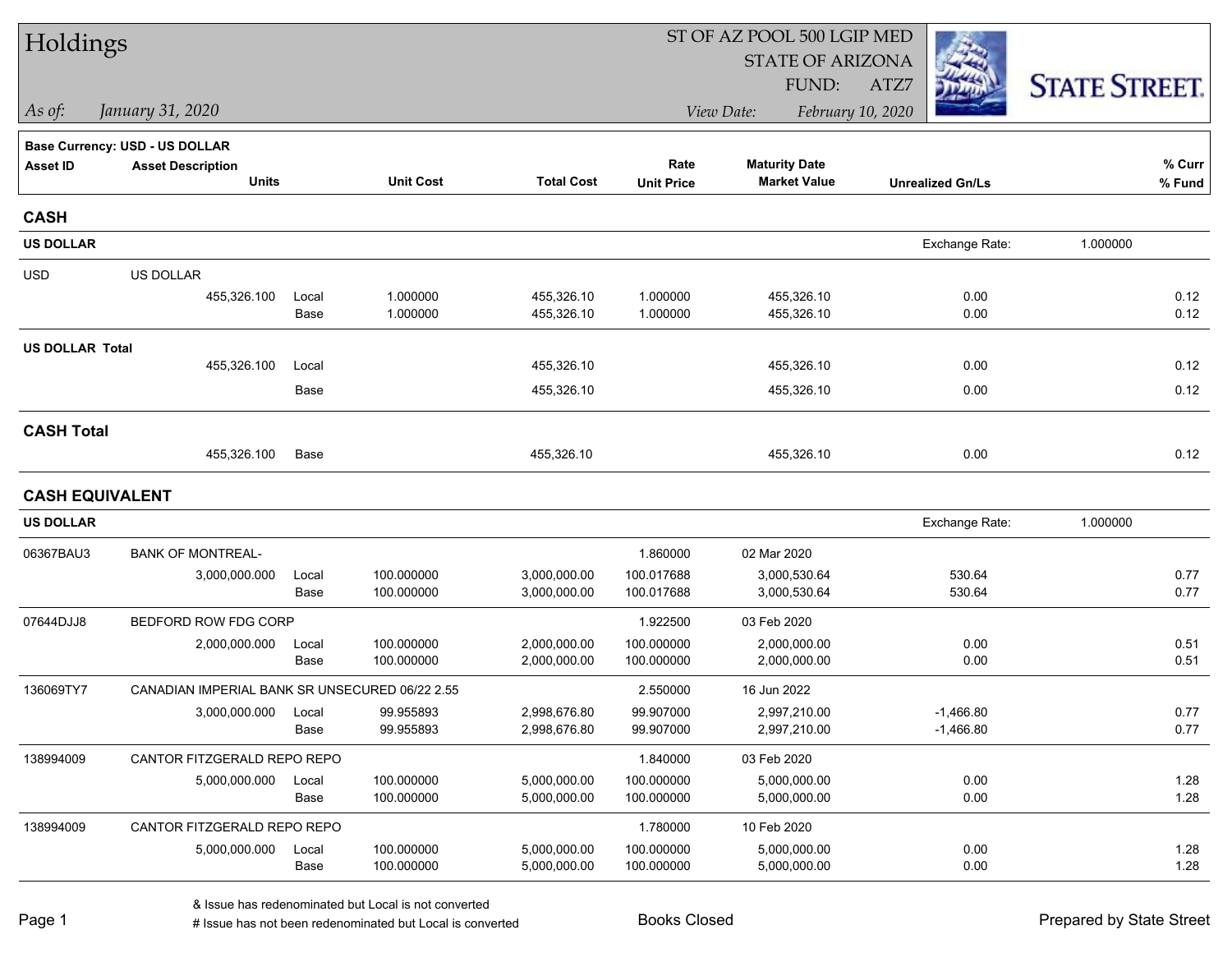| Holdings |  |
|----------|--|
|----------|--|

STATE OF ARIZONA FUND:

ATZ7



*As of: View Date: February 10, 2020*

| As of: | January 31, 2020 |  |
|--------|------------------|--|
|        |                  |  |

| Base Currency: USD - US DOLLAR |              |                                                                                                                                                |                  |                   |                      |                     |                         |
|--------------------------------|--------------|------------------------------------------------------------------------------------------------------------------------------------------------|------------------|-------------------|----------------------|---------------------|-------------------------|
| <b>Asset Description</b>       |              |                                                                                                                                                |                  | Rate              | <b>Maturity Date</b> |                     | $%$ Curr                |
|                                |              |                                                                                                                                                |                  |                   |                      |                     | % Fund                  |
| CROWN POINT CAP CO.            |              |                                                                                                                                                |                  | 1.880000          | 03 Aug 2020          |                     |                         |
| 5,000,000.000                  | Local        | 99.039111                                                                                                                                      | 4,951,955.56     | 99.039111         | 4,951,955.56         | 0.00                | 1.27                    |
|                                | Base         | 99.039111                                                                                                                                      | 4,951,955.56     | 99.039111         | 4,951,955.56         | 0.00                | 1.27                    |
| CROWN POINT CAP CO.            |              |                                                                                                                                                |                  | 2.050880          | 01 Jun 2020          |                     |                         |
| 5,000,000.000                  | Local        | 100.000000                                                                                                                                     | 5,000,000.00     | 100.000000        | 5,000,000.00         | 0.00                | 1.28                    |
|                                | Base         | 100.000000                                                                                                                                     | 5,000,000.00     | 100.000000        | 5,000,000.00         | 0.00                | 1.28                    |
| WALT DISNEY CO                 |              |                                                                                                                                                |                  | 1.930000          | 26 Mar 2020          |                     |                         |
| 4,000,000.000                  | Local        | 99.710500                                                                                                                                      | 3,988,420.00     | 99.777122         | 3,991,084.88         | 2,664.88            | 1.02                    |
|                                | Base         | 99.710500                                                                                                                                      | 3,988,420.00     | 99.777122         | 3,991,084.88         | 2,664.88            | 1.02                    |
| WALT DISNEY CO                 |              |                                                                                                                                                |                  | 1.660000          | 31 Aug 2020          |                     |                         |
| 3,000,000.000                  | Local        | 99.022444                                                                                                                                      | 2,970,673.33     | 99.022444         | 2,970,673.33         | 0.00                | 0.76                    |
|                                | Base         | 99.022444                                                                                                                                      | 2,970,673.33     | 99.022444         | 2,970,673.33         | 0.00                | 0.76                    |
|                                |              |                                                                                                                                                |                  | 1.780880          | 01 Apr 2020          |                     |                         |
| 2,000,000.000                  | Local        | 100.000000                                                                                                                                     | 2,000,000.00     | 100.000000        | 2,000,000.00         | 0.00                | 0.51                    |
|                                | Base         | 100.000000                                                                                                                                     | 2,000,000.00     | 100.000000        | 2,000,000.00         | 0.00                | 0.51                    |
|                                |              |                                                                                                                                                |                  | 1.914380          | 06 Jul 2020          |                     |                         |
| 5,000,000.000                  | Local        | 100.000000                                                                                                                                     | 5,000,000.00     | 100.000000        | 5,000,000.00         | 0.00                | 1.28                    |
|                                | Base         | 100.000000                                                                                                                                     | 5,000,000.00     | 100.000000        | 5,000,000.00         | 0.00                | 1.28                    |
|                                |              |                                                                                                                                                |                  | 1.890000          | 27 Feb 2020          |                     |                         |
| 3,000,000.000                  | Local        | 99.863500                                                                                                                                      | 2,995,905.00     | 99.889533         | 2,996,685.99         | 780.99              | 0.77                    |
|                                | Base         | 99.863500                                                                                                                                      | 2,995,905.00     | 99.889533         | 2,996,685.99         | 780.99              | 0.77                    |
|                                |              |                                                                                                                                                |                  | 1.920000          | 30 Apr 2020          |                     |                         |
| 5,000,000.000                  | Local        | 99.525333                                                                                                                                      | 4,976,266.67     | 99.584817         | 4,979,240.85         | 2,974.18            | 1.28                    |
|                                | Base         | 99.525333                                                                                                                                      | 4,976,266.67     | 99.584817         | 4,979,240.85         | 2,974.18            | 1.28                    |
|                                |              |                                                                                                                                                |                  | 1.700000          | 06 Feb 2020          |                     |                         |
| 10,000,000.000                 | Local        | 99.976389                                                                                                                                      | 9,997,638.89     | 99.976389         | 9,997,638.89         | 0.00                | 2.57                    |
|                                | Base         | 99.976389                                                                                                                                      | 9,997,638.89     | 99.976389         | 9,997,638.89         | 0.00                | 2.57                    |
| SHELL INTNL FNC B.V            |              |                                                                                                                                                |                  | 1.950000          | 01 Jun 2020          |                     |                         |
| 1,790,000.000                  | Local        | 99.344583                                                                                                                                      | 1,778,268.04     | 99.455575         | 1,780,254.79         | 1,986.75            | 0.46                    |
|                                | Base         | 99.344583                                                                                                                                      | 1,778,268.04     | 99.455575         | 1,780,254.79         | 1,986.75            | 0.46                    |
|                                | <b>Units</b> | <b>FAIRWAY FINANCE CORP</b><br><b>FAIRWAY FINANCE CORP</b><br>HALKIN FINANCE LLC USC<br>HALKIN FINANCE LLC USC<br><b>INSTITUTIONAL SECURED</b> | <b>Unit Cost</b> | <b>Total Cost</b> | <b>Unit Price</b>    | <b>Market Value</b> | <b>Unrealized Gn/Ls</b> |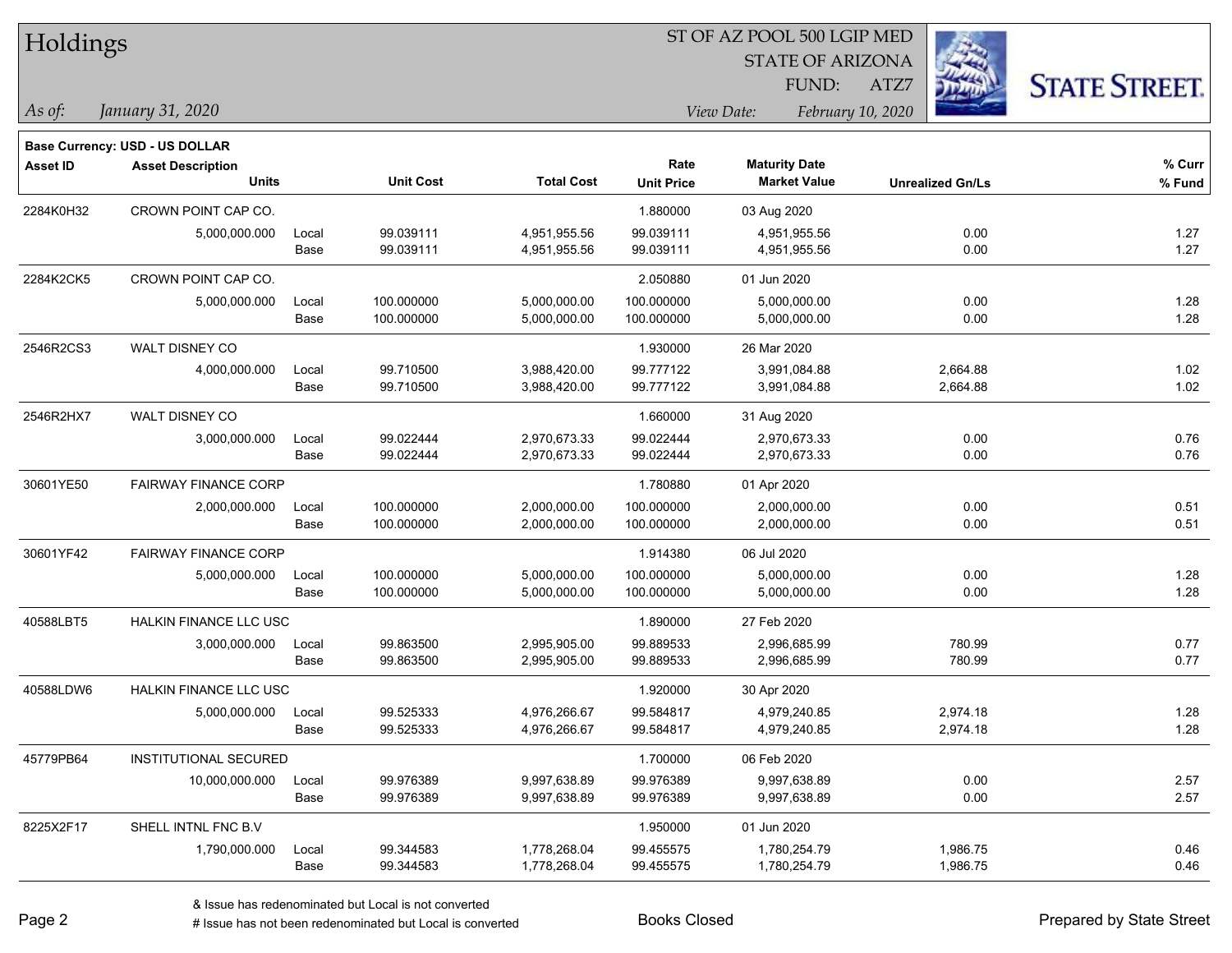| Holdings               |                                               |       |                  |                   |                           | ST OF AZ POOL 500 LGIP MED<br><b>STATE OF ARIZONA</b> |                           |                      |
|------------------------|-----------------------------------------------|-------|------------------|-------------------|---------------------------|-------------------------------------------------------|---------------------------|----------------------|
| As of:                 | January 31, 2020                              |       |                  |                   |                           | FUND:<br>View Date:                                   | ATZ7<br>February 10, 2020 | <b>STATE STREET.</b> |
|                        | Base Currency: USD - US DOLLAR                |       |                  |                   |                           |                                                       |                           |                      |
| <b>Asset ID</b>        | <b>Asset Description</b><br><b>Units</b>      |       | <b>Unit Cost</b> | <b>Total Cost</b> | Rate<br><b>Unit Price</b> | <b>Maturity Date</b><br><b>Market Value</b>           | <b>Unrealized Gn/Ls</b>   | $%$ Curr<br>% Fund   |
| 92646KBR2              | <b>VICTORY RECEIVABLES</b>                    |       |                  |                   | 1.680000                  | 25 Feb 2020                                           |                           |                      |
|                        | 3,850,000.000                                 | Local | 99.888000        | 3,845,688.00      | 99.888000                 | 3,845,688.00                                          | 0.00                      | 0.99                 |
|                        |                                               | Base  | 99.888000        | 3,845,688.00      | 99.888000                 | 3,845,688.00                                          | 0.00                      | 0.99                 |
| 979QHR003              | SOUTH STREET REPO                             |       |                  |                   | 1.640000                  | 03 Feb 2020                                           |                           |                      |
|                        | 3,040,000.000                                 | Local | 100.000000       | 3,040,000.00      | 100.000000                | 3,040,000.00                                          | 0.00                      | 0.78                 |
|                        |                                               | Base  | 100.000000       | 3,040,000.00      | 100.000000                | 3,040,000.00                                          | 0.00                      | 0.78                 |
| <b>US DOLLAR Total</b> |                                               |       |                  |                   |                           |                                                       |                           |                      |
|                        | 68,680,000.000                                | Local |                  | 68,543,492.29     |                           | 68,550,962.93                                         | 7,470.64                  | 17.60                |
|                        |                                               | Base  |                  | 68,543,492.29     |                           | 68,550,962.93                                         | 7,470.64                  | 17.60                |
|                        | <b>CASH EQUIVALENT Total</b>                  |       |                  |                   |                           |                                                       |                           |                      |
|                        | 68,680,000.000                                | Base  |                  | 68,543,492.29     |                           | 68,550,962.93                                         | 7,470.64                  | 17.60                |
| <b>FIXED INCOME</b>    |                                               |       |                  |                   |                           |                                                       |                           |                      |
| US DOLLAR              |                                               |       |                  |                   |                           |                                                       | Exchange Rate:            | 1.000000             |
| 00206RCR1              | AT+T INC SR UNSECURED 02/21 2.8               |       |                  |                   | 2.800000                  | 17 Feb 2021                                           |                           |                      |
|                        | 2,000,000.000                                 | Local | 100.463419       | 2,009,268.37      | 100.983288                | 2,019,665.76                                          | 10,397.39                 | 0.52                 |
|                        |                                               | Base  | 100.463419       | 2,009,268.37      | 100.983288                | 2,019,665.76                                          | 10,397.39                 | 0.52                 |
| 025816CD9              | AMERICAN EXPRESS CO SR UNSECURED 05/22 2.75   |       |                  |                   | 2.750000                  | 20 May 2022                                           |                           |                      |
|                        | 4,000,000.000                                 | Local | 99.908139        | 3,996,325.55      | 102.166815                | 4,086,672.60                                          | 90,347.05                 | 1.05                 |
|                        |                                               | Base  | 99.908139        | 3,996,325.55      | 102.166815                | 4,086,672.60                                          | 90,347.05                 | 1.05                 |
| 025816CG2              | AMERICAN EXPRESS CO SR UNSECURED 07/24 2.5    |       |                  |                   | 2.500000                  | 30 Jul 2024                                           |                           |                      |
|                        | 5,000,000.000                                 | Local | 99.710782        | 4,985,539.08      | 102.618637                | 5,130,931.85                                          | 145,392.77                | 1.32                 |
|                        |                                               | Base  | 99.710782        | 4,985,539.08      | 102.618637                | 5,130,931.85                                          | 145,392.77                | 1.32                 |
| 02582JHS2              | AMERICAN EXPRESS CREDIT ACCOUN AMXCA 2018 3 A |       |                  |                   | 1.996250                  | 15 Oct 2025                                           |                           |                      |
|                        | 4,000,000.000                                 | Local | 100.000000       | 4,000,000.00      | 100.002360                | 4,000,094.40                                          | 94.40                     | 1.03                 |
| Original Face:         | 4,000,000.000                                 | Base  | 100.000000       | 4,000,000.00      | 100.002360                | 4,000,094.40                                          | 94.40                     | 1.03                 |
| 02665WCC3              | AMERICAN HONDA FINANCE SR UNSECURED 02/21 VAR |       |                  |                   | 2.110630                  | 12 Feb 2021                                           |                           |                      |
|                        | 5,000,000.000                                 | Local | 100.000000       | 5,000,000.00      | 100.097274                | 5,004,863.70                                          | 4,863.70                  | 1.29                 |

 $\overline{\phantom{a}}$ 

Base 100.000000 5,000,000.00 100.097274 5,004,863.70 4,863.70 1.29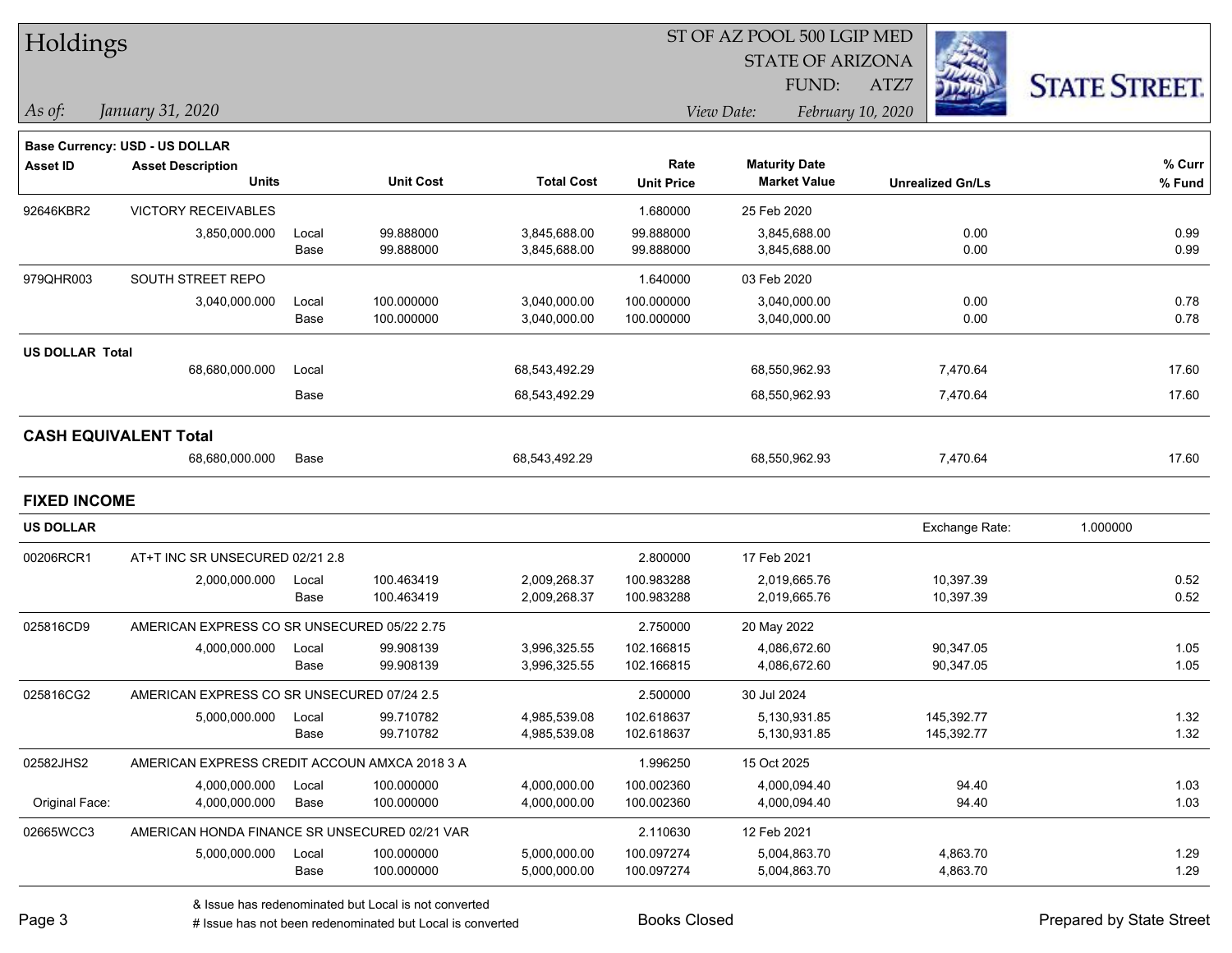| Holdings |
|----------|
|----------|

STATE OF ARIZONA

ATZ7



**Base Currency: USD - US DOLLAR**

| <b>Asset ID</b> | <b>Asset Description</b><br><b>Units</b>      |               | <b>Unit Cost</b>         | <b>Total Cost</b>            | Rate<br><b>Unit Price</b> | <b>Maturity Date</b><br><b>Market Value</b> | <b>Unrealized Gn/Ls</b>      | % Curr<br>% Fund |
|-----------------|-----------------------------------------------|---------------|--------------------------|------------------------------|---------------------------|---------------------------------------------|------------------------------|------------------|
| 037833BE9       | APPLE INC SR UNSECURED 05/20 VAR              |               |                          |                              | 2.204630                  | 06 May 2020                                 |                              |                  |
|                 | 5,000,000.000                                 | Local<br>Base | 100.000000<br>100.000000 | 5,000,000.00<br>5,000,000.00 | 100.072471<br>100.072471  | 5,003,623.55<br>5,003,623.55                | 3,623.55<br>3,623.55         | 1.28<br>1.28     |
| 037833CP3       | APPLE INC SR UNSECURED 05/22 VAR              |               |                          |                              | 2.251380                  | 11 May 2022                                 |                              |                  |
|                 | 7,000,000.000                                 | Local<br>Base | 100.000000<br>100.000000 | 7,000,000.00<br>7,000,000.00 | 100.509368<br>100.509368  | 7,035,655.76<br>7,035,655.76                | 35,655.76<br>35,655.76       | 1.81<br>1.81     |
| 037833DM9       | APPLE INC SR UNSECURED 09/24 1.8              |               |                          |                              | 1.800000                  | 11 Sep 2024                                 |                              |                  |
|                 | 2,000,000.000                                 | Local<br>Base | 99.790154<br>99.790154   | 1,995,803.07<br>1,995,803.07 | 100.674296<br>100.674296  | 2,013,485.92<br>2,013,485.92                | 17,682.85<br>17,682.85       | 0.52<br>0.52     |
| 05586CAB0       | BMW VEHICLE LEASE TRUST BMWLT 2018 1 A2       |               |                          |                              | 2.970000                  | 21 Dec 2020                                 |                              |                  |
| Original Face:  | 1,291,422.940<br>4,000,000.000                | Local<br>Base | 99.996322<br>99.996322   | 1,291,375.44<br>1,291,375.44 | 100.162970<br>100.162970  | 1,293,527.57<br>1,293,527.57                | 2,152.13<br>2,152.13         | 0.33<br>0.33     |
| 05588CAA0       | BMW VEHICLE OWNER TRUST BMWOT 2019 A A1       |               |                          |                              | 2.111240                  | 25 Sep 2020                                 |                              |                  |
| Original Face:  | 464,290.580<br>2,000,000.000                  | Local<br>Base | 100.000000<br>100.000000 | 464,290.58<br>464,290.58     | 100.021290<br>100.021290  | 464,389.43<br>464,389.43                    | 98.85<br>98.85               | 0.12<br>0.12     |
| 06048WB82       | BANK OF AMERICA CORP SR UNSECURED 08/24 VAR   |               |                          |                              | 2.400000                  | 23 Aug 2024                                 |                              |                  |
|                 | 2,000,000.000                                 | Local<br>Base | 100.000000<br>100.000000 | 2,000,000.00<br>2,000,000.00 | 100.044552<br>100.044552  | 2,000,891.04<br>2,000,891.04                | 891.04<br>891.04             | 0.51<br>0.51     |
| 06048WXT2       | BANK OF AMERICA CORP SR UNSECURED 09/21 VAR   |               |                          |                              | 2.000000                  | 26 Sep 2021                                 |                              |                  |
|                 | 2,000,000.000                                 | Local<br>Base | 100.000000<br>100.000000 | 2,000,000.00<br>2,000,000.00 | 99.117000<br>99.117000    | 1,982,340.00<br>1,982,340.00                | $-17,660.00$<br>$-17,660.00$ | 0.51<br>0.51     |
| 06048WZJ2       | BANK OF AMERICA CORP SR UNSECURED 03/24 VAR   |               |                          |                              | 3.250000                  | 19 Mar 2024                                 |                              |                  |
|                 | 2,000,000.000                                 | Local<br>Base | 100.000000<br>100.000000 | 2,000,000.00<br>2,000,000.00 | 100.192650<br>100.192650  | 2,003,853.00<br>2,003,853.00                | 3,853.00<br>3,853.00         | 0.51<br>0.51     |
| 06051GFT1       | BANK OF AMERICA CORP SR UNSECURED 10/20 2.625 |               |                          |                              | 2.625000                  | 19 Oct 2020                                 |                              |                  |
|                 | 5,810,000.000                                 | Local<br>Base | 100.119062<br>100.119062 | 5,816,917.49<br>5,816,917.49 | 100.610710<br>100.610710  | 5,845,482.25<br>5,845,482.25                | 28,564.76<br>28,564.76       | 1.50<br>1.50     |
| 06051GHF9       | BANK OF AMERICA CORP SR UNSECURED 03/24 VAR   |               |                          |                              | 3.550000                  | 05 Mar 2024                                 |                              |                  |
|                 | 3,564,000.000                                 | Local<br>Base | 103.117989<br>103.117989 | 3,675,125.14<br>3,675,125.14 | 104.760533<br>104.760533  | 3,733,665.40<br>3,733,665.40                | 58,540.26<br>58,540.26       | 0.96<br>0.96     |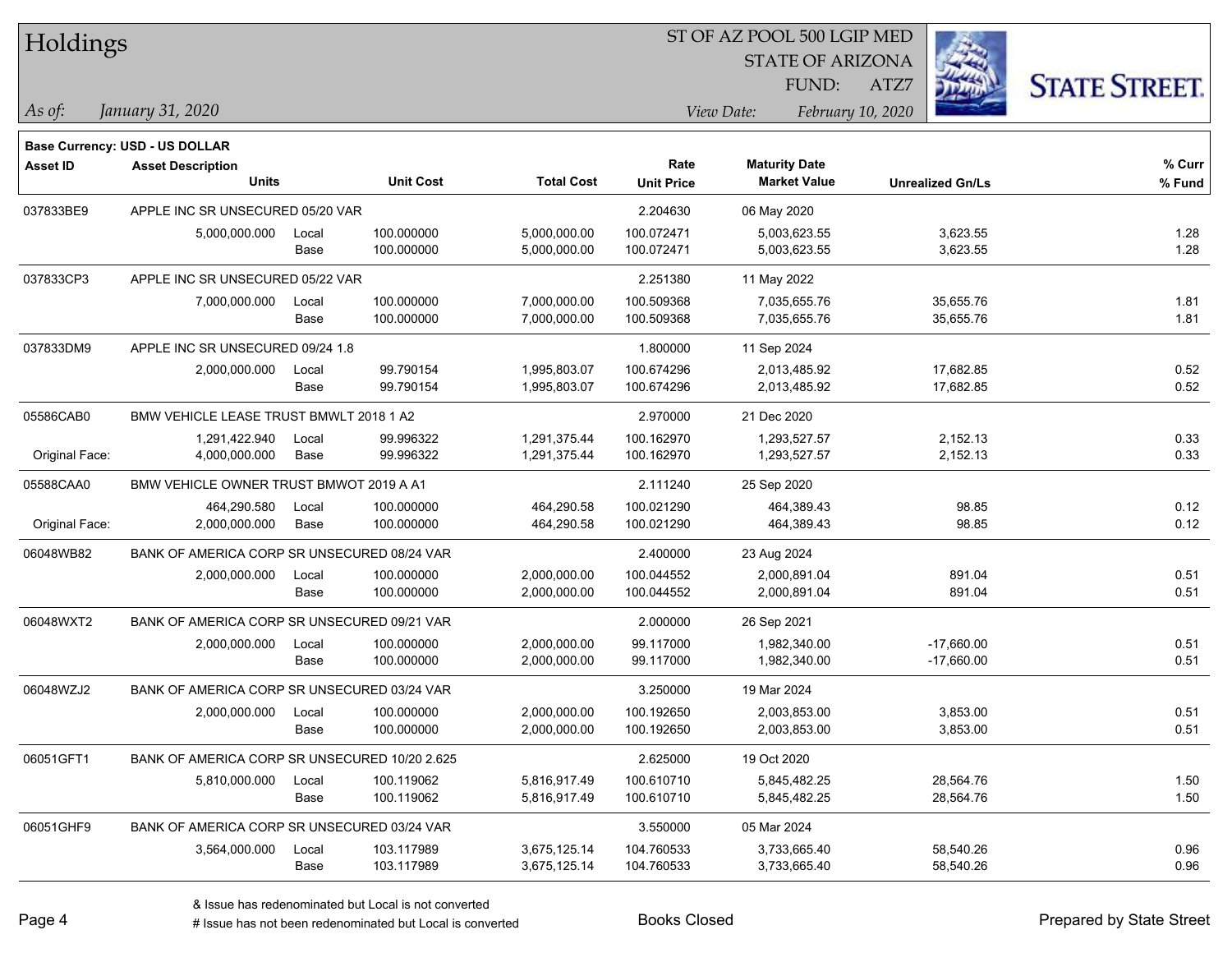| Holdings        |                                                |       |                  |                   | ST OF AZ POOL 500 LGIP MED |                                             |                         |                      |
|-----------------|------------------------------------------------|-------|------------------|-------------------|----------------------------|---------------------------------------------|-------------------------|----------------------|
|                 |                                                |       |                  |                   |                            | <b>STATE OF ARIZONA</b>                     |                         |                      |
|                 |                                                |       |                  |                   |                            | FUND:                                       | ATZ7                    | <b>STATE STREET.</b> |
| $\vert$ As of:  | January 31, 2020                               |       |                  |                   |                            | View Date:                                  | February 10, 2020       |                      |
|                 |                                                |       |                  |                   |                            |                                             |                         |                      |
|                 | <b>Base Currency: USD - US DOLLAR</b>          |       |                  |                   |                            |                                             |                         |                      |
| <b>Asset ID</b> | <b>Asset Description</b><br><b>Units</b>       |       | <b>Unit Cost</b> | <b>Total Cost</b> | Rate<br><b>Unit Price</b>  | <b>Maturity Date</b><br><b>Market Value</b> | <b>Unrealized Gn/Ls</b> | % Curr<br>$%$ Fund   |
| 06367TYL8       | BANK OF MONTREAL SR UNSECURED 06/20 2.1        |       |                  |                   | 2.100000                   | 15 Jun 2020                                 |                         |                      |
|                 | 3,000,000.000                                  | Local | 99.998891        | 2,999,966.74      | 100.133752                 | 3,004,012.56                                | 4,045.82                | 0.77                 |
|                 |                                                | Base  | 99.998891        | 2,999,966.74      | 100.133752                 | 3,004,012.56                                | 4,045.82                | 0.77                 |
| 06367TYM6       | BANK OF MONTREAL SR UNSECURED 06/20 VAR        |       |                  |                   | 2.333630                   | 15 Jun 2020                                 |                         |                      |
|                 | 5,000,000.000                                  | Local | 100.000000       | 5,000,000.00      | 100.165369                 | 5,008,268.45                                | 8,268.45                | 1.29                 |
|                 |                                                | Base  | 100.000000       | 5,000,000.00      | 100.165369                 | 5,008,268.45                                | 8,268.45                | 1.29                 |
| 06405LAB7       | BANK OF NEW YORK MELLON SR UNSECURED 06/21 VAR |       |                  |                   | 2.180130                   | 04 Jun 2021                                 |                         |                      |
|                 | 2,000,000.000                                  | Local | 100.000000       | 2,000,000.00      | 100.099113                 | 2,001,982.26                                | 1,982.26                | 0.51                 |
|                 |                                                | Base  | 100.000000       | 2,000,000.00      | 100.099113                 | 2,001,982.26                                | 1,982.26                | 0.51                 |
| 06406RAL1       | BANK OF NY MELLON CORP SR UNSECURED 10/24 2.1  |       |                  |                   | 2.100000                   | 24 Oct 2024                                 |                         |                      |
|                 | 3,000,000.000                                  | Local | 99.834579        | 2,995,037.36      | 101.247047                 | 3,037,411.41                                | 42,374.05               | 0.78                 |
|                 |                                                | Base  | 99.834579        | 2,995,037.36      | 101.247047                 | 3,037,411.41                                | 42,374.05               | 0.78                 |
| 064159SH0       | BANK OF NOVA SCOTIA SR UNSECURED 11/22 2       |       |                  |                   | 2.000000                   | 15 Nov 2022                                 |                         |                      |
|                 | 3,000,000.000                                  | Local | 99.971998        | 2,999,159.95      | 100.741116                 | 3,022,233.48                                | 23,073.53               | 0.78                 |
|                 |                                                | Base  | 99.971998        | 2,999,159.95      | 100.741116                 | 3,022,233.48                                | 23,073.53               | 0.78                 |
| 07330NAT2       | TRUIST BANK SR UNSECURED 12/24 2.15            |       |                  |                   | 2.150000                   | 06 Dec 2024                                 |                         |                      |
|                 | 5,000,000.000                                  | Local | 99.835395        | 4,991,769.77      | 101.241855                 | 5,062,092.75                                | 70,322.98               | 1.30                 |
|                 |                                                | Base  | 99.835395        | 4,991,769.77      | 101.241855                 | 5,062,092.75                                | 70,322.98               | 1.30                 |
| 126650CT5       | CVS HEALTH CORP SR UNSECURED 06/21 2.125       |       |                  |                   | 2.125000                   | 01 Jun 2021                                 |                         |                      |
|                 | 2,000,000.000                                  | Local | 99.929553        | 1,998,591.05      | 100.469855                 | 2,009,397.10                                | 10,806.05               | 0.52                 |
|                 |                                                | Base  | 99.929553        | 1,998,591.05      | 100.469855                 | 2,009,397.10                                | 10,806.05               | 0.52                 |
| 126650DB3       | CVS HEALTH CORP SR UNSECURED 03/20 VAR         |       |                  |                   | 2.515000                   | 09 Mar 2020                                 |                         |                      |
|                 | 5,000,000.000                                  | Local | 100.000000       | 5,000,000.00      | 100.053098                 | 5,002,654.90                                | 2,654.90                | 1.28                 |
|                 |                                                | Base  | 100.000000       | 5,000,000.00      | 100.053098                 | 5,002,654.90                                | 2,654.90                | 1.28                 |
| 126650DE7       | CVS HEALTH CORP SR UNSECURED 08/24 2.625       |       |                  |                   | 2.625000                   | 15 Aug 2024                                 |                         |                      |
|                 | 1,000,000.000                                  | Local | 99.533747        | 995,337.47        | 102.443918                 | 1,024,439.18                                | 29,101.71               | 0.26                 |
|                 |                                                | Base  | 99.533747        | 995,337.47        | 102.443918                 | 1,024,439.18                                | 29,101.71               | 0.26                 |
| 126802DH7       | CABELA S MASTER CREDIT CARD TR CABMT 2015 2 A1 |       |                  |                   | 2.250000                   | 17 Jul 2023                                 |                         |                      |
|                 | 1,000,000.000                                  | Local | 99.982826        | 999,828.26        | 100.236560                 | 1,002,365.60                                | 2,537.34                | 0.26                 |
| Original Face:  | 1,000,000.000                                  | Base  | 99.982826        | 999,828.26        | 100.236560                 | 1,002,365.60                                | 2,537.34                | 0.26                 |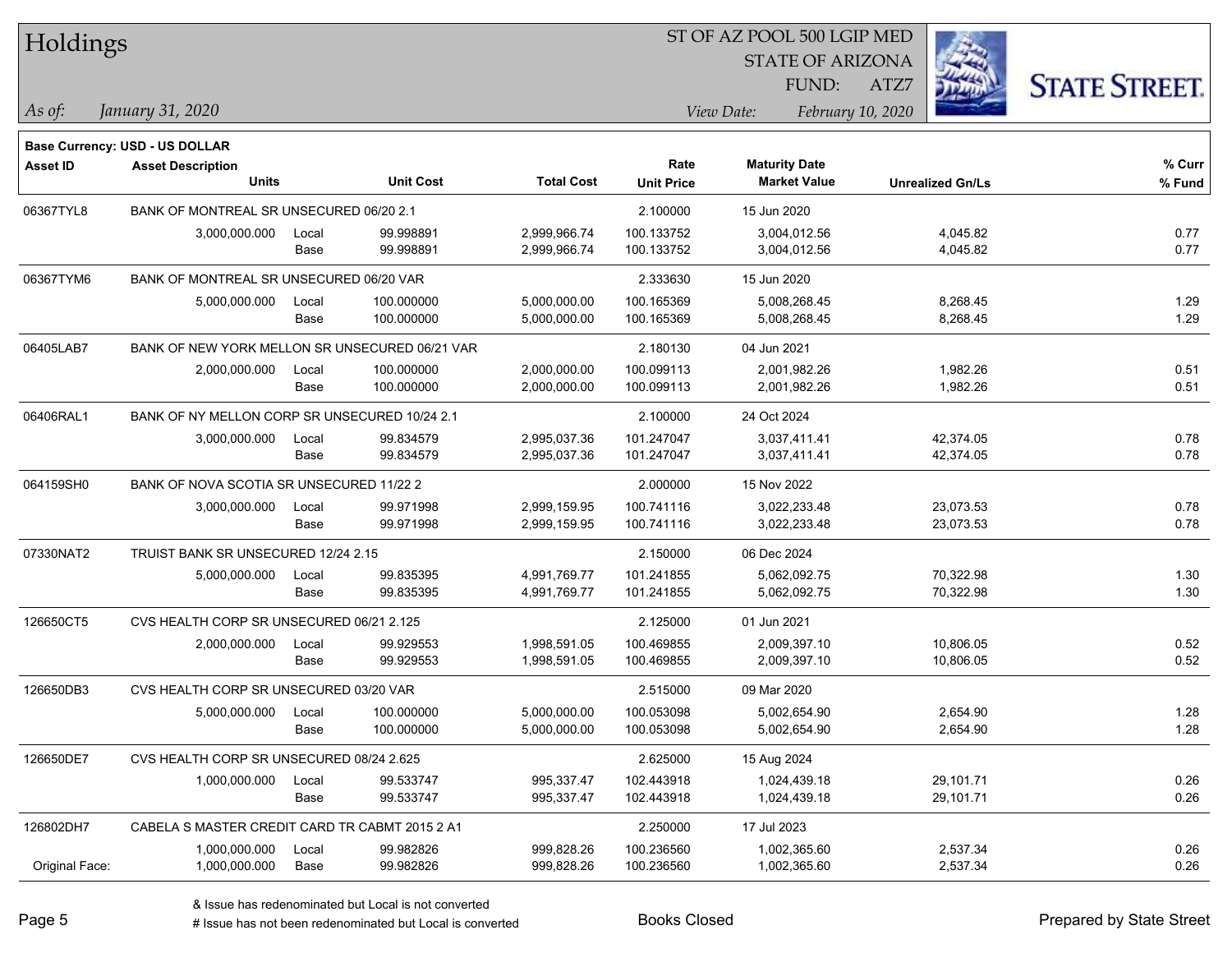| Holdings        |                                                   |       |                  |                   | ST OF AZ POOL 500 LGIP MED |             |                         |      |                         |                      |
|-----------------|---------------------------------------------------|-------|------------------|-------------------|----------------------------|-------------|-------------------------|------|-------------------------|----------------------|
|                 |                                                   |       |                  |                   |                            |             | <b>STATE OF ARIZONA</b> |      |                         |                      |
|                 |                                                   |       |                  |                   |                            |             | FUND:                   | ATZ7 |                         | <b>STATE STREET.</b> |
| As of:          | January 31, 2020                                  |       |                  |                   |                            | View Date:  | February 10, 2020       |      |                         |                      |
|                 | Base Currency: USD - US DOLLAR                    |       |                  |                   |                            |             |                         |      |                         |                      |
| <b>Asset ID</b> | <b>Asset Description</b>                          |       |                  |                   | Rate                       |             | <b>Maturity Date</b>    |      |                         | % Curr               |
|                 | Units                                             |       | <b>Unit Cost</b> | <b>Total Cost</b> | <b>Unit Price</b>          |             | <b>Market Value</b>     |      | <b>Unrealized Gn/Ls</b> | % Fund               |
| 126802DJ3       | CABELA S MASTER CREDIT CARD TR CABMT 2015 2 A2    |       |                  |                   | 2.346250                   | 17 Jul 2023 |                         |      |                         |                      |
|                 | 2,000,000.000                                     | Local | 100.000000       | 2,000,000.00      | 100.258460                 |             | 2,005,169.20            |      | 5,169.20                | 0.51                 |
| Original Face:  | 2,000,000.000                                     | Base  | 100.000000       | 2,000,000.00      | 100.258460                 |             | 2,005,169.20            |      | 5,169.20                | 0.51                 |
| 136069TZ4       | CANADIAN IMPERIAL BANK SR UNSECURED 06/22 VAR     |       |                  |                   | 2.613630                   |             | 16 Jun 2022             |      |                         |                      |
|                 | 3,000,000.000                                     | Local | 100.000000       | 3,000,000.00      | 101.121156                 |             | 3,033,634.68            |      | 33,634.68               | 0.78                 |
|                 |                                                   | Base  | 100.000000       | 3,000,000.00      | 101.121156                 |             | 3,033,634.68            |      | 33,634.68               | 0.78                 |
| 14315EAB6       | CARMAX AUTO OWNER TRUST CARMX 2018 4 A2A          |       |                  |                   | 3.110000                   |             | 15 Feb 2022             |      |                         |                      |
|                 | 1,435,621.130                                     | Local | 99.999466        | 1,435,613.47      | 100.452350                 |             | 1,442,115.16            |      | 6,501.69                | 0.37                 |
| Original Face:  | 3,000,000.000                                     | Base  | 99.999466        | 1,435,613.47      | 100.452350                 |             | 1,442,115.16            |      | 6,501.69                | 0.37                 |
| 172967KK6       | CITIGROUP INC SR UNSECURED 03/21 2.7              |       |                  |                   | 2.700000                   |             | 30 Mar 2021             |      |                         |                      |
|                 | 2,370,000.000                                     | Local | 100.121773       | 2,372,886.02      | 101.192840                 |             | 2,398,270.31            |      | 25,384.29               | 0.62                 |
|                 |                                                   | Base  | 100.121773       | 2,372,886.02      | 101.192840                 |             | 2,398,270.31            |      | 25,384.29               | 0.62                 |
| 17327TSA5       | CITIGROUP GLOBAL MARKETS SR UNSECURED 07/24 VAR   |       |                  |                   | 2.500000                   | 31 Jul 2024 |                         |      |                         |                      |
|                 | 2,000,000.000                                     | Local | 100.000000       | 2,000,000.00      | 100.374920                 |             | 2,007,498.40            |      | 7,498.40                | 0.52                 |
|                 |                                                   | Base  | 100.000000       | 2,000,000.00      | 100.374920                 |             | 2,007,498.40            |      | 7,498.40                | 0.52                 |
| 254687FK7       | WALT DISNEY COMPANY/THE COMPANY GUAR 08/24 1.75   |       |                  |                   | 1.750000                   |             | 30 Aug 2024             |      |                         |                      |
|                 | 5,000,000.000                                     | Local | 99.625753        | 4,981,287.65      | 100.335687                 |             | 5,016,784.35            |      | 35,496.70               | 1.29                 |
|                 |                                                   | Base  | 99.625753        | 4,981,287.65      | 100.335687                 |             | 5,016,784.35            |      | 35,496.70               | 1.29                 |
| 278642AR4       | EBAY INC SR UNSECURED 06/20 2.15                  |       |                  |                   | 2.150000                   |             | 05 Jun 2020             |      |                         |                      |
|                 | 2,000,000.000                                     | Local | 99.988470        | 1,999,769.40      | 100.075156                 |             | 2,001,503.12            |      | 1,733.72                | 0.51                 |
|                 |                                                   | Base  | 99.988470        | 1,999,769.40      | 100.075156                 |             | 2,001,503.12            |      | 1,733.72                | 0.51                 |
| 29372JAB3       | ENTERPRISE FLEET FINANCING LLC EFF 2017 2 A2 144A |       |                  |                   | 1.970000                   | 20 Jan 2023 |                         |      |                         |                      |
|                 | 557,191.080                                       | Local | 100.134385       | 557,939.86        | 100.018390                 |             | 557,293.55              |      | -646.31                 | 0.14                 |
| Original Face:  | 3,000,000.000                                     | Base  | 100.134385       | 557,939.86        | 100.018390                 |             | 557,293.55              |      | $-646.31$               | 0.14                 |
| 29736RAL4       | ESTEE LAUDER CO INC SR UNSECURED 02/20 1.8        |       |                  |                   | 1.800000                   |             | 07 Feb 2020             |      |                         |                      |
|                 | 4,000,000.000                                     | Local | 99.999923        | 3,999,996.92      | 99.998492                  |             | 3,999,939.68            |      | $-57.24$                | 1.03                 |
|                 |                                                   | Base  | 99.999923        | 3,999,996.92      | 99.998492                  |             | 3,999,939.68            |      | $-57.24$                | 1.03                 |
| 30231GBC5       | EXXON MOBIL CORPORATION SR UNSECURED 08/24 2.019  |       |                  |                   | 2.019000                   |             | 16 Aug 2024             |      |                         |                      |
|                 | 5,000,000.000                                     | Local | 100.000000       | 5,000,000.00      | 101.946169                 |             | 5,097,308.45            |      | 97,308.45               | 1.31                 |
|                 |                                                   | Base  | 100.000000       | 5,000,000.00      | 101.946169                 |             | 5,097,308.45            |      | 97,308.45               | 1.31                 |

 $\overline{\phantom{0}}$ 

 $\overline{\phantom{0}}$ 

 $\overline{\phantom{0}}$ 

 $\overline{\phantom{a}}$ 

 $\overline{\phantom{0}}$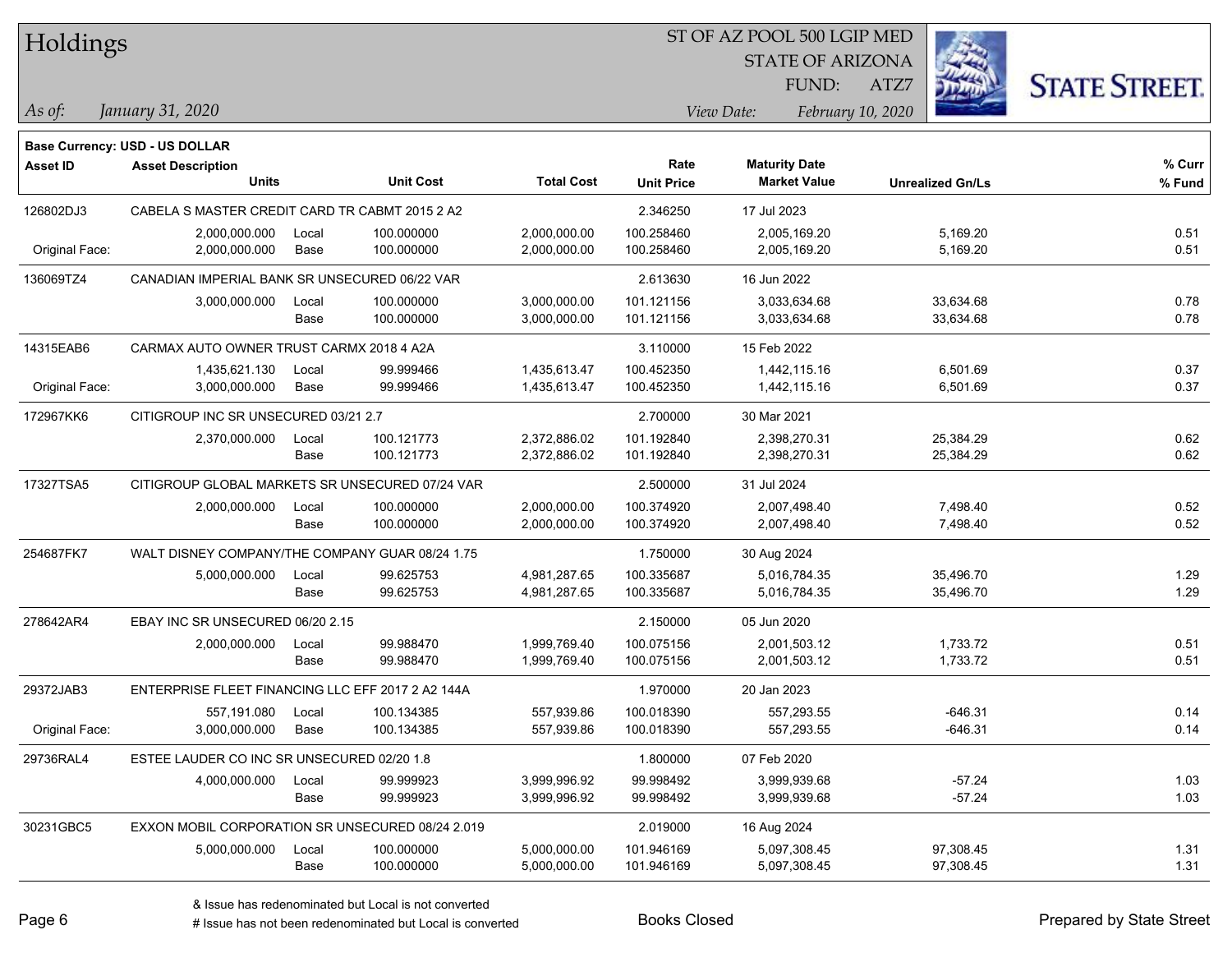| Holdings |
|----------|
|          |

#### ST OF AZ POOL 500 LGIP MED

STATE OF ARIZONA

ATZ7



**Base Currency: USD - US DOLLAR**

| <b>Asset ID</b> | <b>Asset Description</b>                    |       |                                                    |                   | Rate              | <b>Maturity Date</b> |                         | % Curr |
|-----------------|---------------------------------------------|-------|----------------------------------------------------|-------------------|-------------------|----------------------|-------------------------|--------|
|                 | <b>Units</b>                                |       | <b>Unit Cost</b>                                   | <b>Total Cost</b> | <b>Unit Price</b> | <b>Market Value</b>  | <b>Unrealized Gn/Ls</b> | % Fund |
| 30303KAA4       |                                             |       | FRESB MULTIFAMILY MORTGAGE PAS FRESB 2017 SB35 A5F |                   | 2.250000          | 25 Jun 2022          |                         |        |
|                 | 2,621,783.910                               | Local | 100.000000                                         | 2,621,783.91      | 101.140720        | 2,651,691.12         | 29,907.21               | 0.68   |
| Original Face:  | 5,126,000.000                               | Base  | 100.000000                                         | 2,621,783.91      | 101.140720        | 2,651,691.12         | 29,907.21               | 0.68   |
| 31283K2K3       | FED HM LN PC POOL G11678 FG 04/20 FIXED 4.5 |       |                                                    |                   | 4.500000          | 01 Apr 2020          |                         |        |
|                 | 225.820                                     | Local | 100.053140                                         | 225.94            | 103.523652        | 233.78               | 7.84                    | 0.00   |
| Original Face:  | 1,100,000.000                               | Base  | 100.053140                                         | 225.94            | 103.523652        | 233.78               | 7.84                    | 0.00   |
| 3128M8RU0       | FED HM LN PC POOL G06499 FG 03/41 FIXED 4   |       |                                                    |                   | 4.000000          | 01 Mar 2041          |                         |        |
|                 | 641,570.770                                 | Local | 103.344738                                         | 663,029.63        | 108.100189        | 693,539.21           | 30,509.58               | 0.18   |
| Original Face:  | 2,090,000.000                               | Base  | 103.344738                                         | 663,029.63        | 108.100189        | 693,539.21           | 30,509.58               | 0.18   |
| 3128MMHX4       | FED HM LN PC POOL G18245 FG 03/23 FIXED 4.5 |       |                                                    |                   | 4.500000          | 01 Mar 2023          |                         |        |
|                 | 2,002.500                                   | Local | 100.683645                                         | 2,016.19          | 104.484994        | 2,092.31             | 76.12                   | 0.00   |
| Original Face:  | 250,000.000                                 | Base  | 100.683645                                         | 2,016.19          | 104.484994        | 2,092.31             | 76.12                   | 0.00   |
| 3128MMK36       | FED HM LN PC POOL G18313 FG 06/24 FIXED 4.5 |       |                                                    |                   | 4.500000          | 01 Jun 2024          |                         |        |
|                 | 29,137.000                                  | Local | 100.082061                                         | 29,160.91         | 104.641150        | 30,489.29            | 1,328.38                | 0.01   |
| Original Face:  | 1,000,000.000                               | Base  | 100.082061                                         | 29,160.91         | 104.641150        | 30,489.29            | 1,328.38                | 0.01   |
| 3128MMKJ1       | FED HM LN PC POOL G18296 FG 02/24 FIXED 4.5 |       |                                                    |                   | 4.500000          | 01 Feb 2024          |                         |        |
|                 | 33,262.800                                  | Local | 100.479394                                         | 33,422.26         | 104.626513        | 34,801.71            | 1,379.45                | 0.01   |
| Original Face:  | 2,206,300.000                               | Base  | 100.479394                                         | 33,422.26         | 104.626513        | 34,801.71            | 1,379.45                | 0.01   |
| 3128MMN33       | FED HM LN PC POOL G18409 FG 11/26 FIXED 3   |       |                                                    |                   | 3.000000          | 01 Nov 2026          |                         |        |
|                 | 593,403.600                                 | Local | 101.214238                                         | 600,608.93        | 103.212957        | 612,469.40           | 11,860.47               | 0.16   |
| Original Face:  | 5,000,000.000                               | Base  | 101.214238                                         | 600,608.93        | 103.212957        | 612,469.40           | 11,860.47               | 0.16   |
| 3128MMQT3       | FED HM LN PC POOL G18465 FG 05/28 FIXED 2.5 |       |                                                    |                   | 2.500000          | 01 May 2028          |                         |        |
|                 | 1,642,769.700                               | Local | 101.810761                                         | 1,672,516.34      | 102.063156        | 1,676,662.60         | 4,146.26                | 0.43   |
| Original Face:  | 5,000,000.000                               | Base  | 101.810761                                         | 1,672,516.34      | 102.063156        | 1,676,662.60         | 4,146.26                | 0.43   |
| 3128PMY87       | FED HM LN PC POOL J09735 FG 06/24 FIXED 4.5 |       |                                                    |                   | 4.500000          | 01 Jun 2024          |                         |        |
|                 | 26,787.870                                  | Local | 100.834184                                         | 27,011.33         | 104.512584        | 27,996.70            | 985.37                  | 0.01   |
| Original Face:  | 1,000,000.000                               | Base  | 100.834184                                         | 27,011.33         | 104.512584        | 27,996.70            | 985.37                  | 0.01   |
| 3128PR3M9       | FED HM LN PC POOL J12604 FG 07/25 FIXED 4   |       |                                                    |                   | 4.000000          | 01 Jul 2025          |                         |        |
|                 | 296,271.720                                 | Local | 101.066572                                         | 299,431.67        | 104.621710        | 309,964.54           | 10,532.87               | 0.08   |
| Original Face:  | 6,000,000.000                               | Base  | 101.066572                                         | 299,431.67        | 104.621710        | 309,964.54           | 10,532.87               | 0.08   |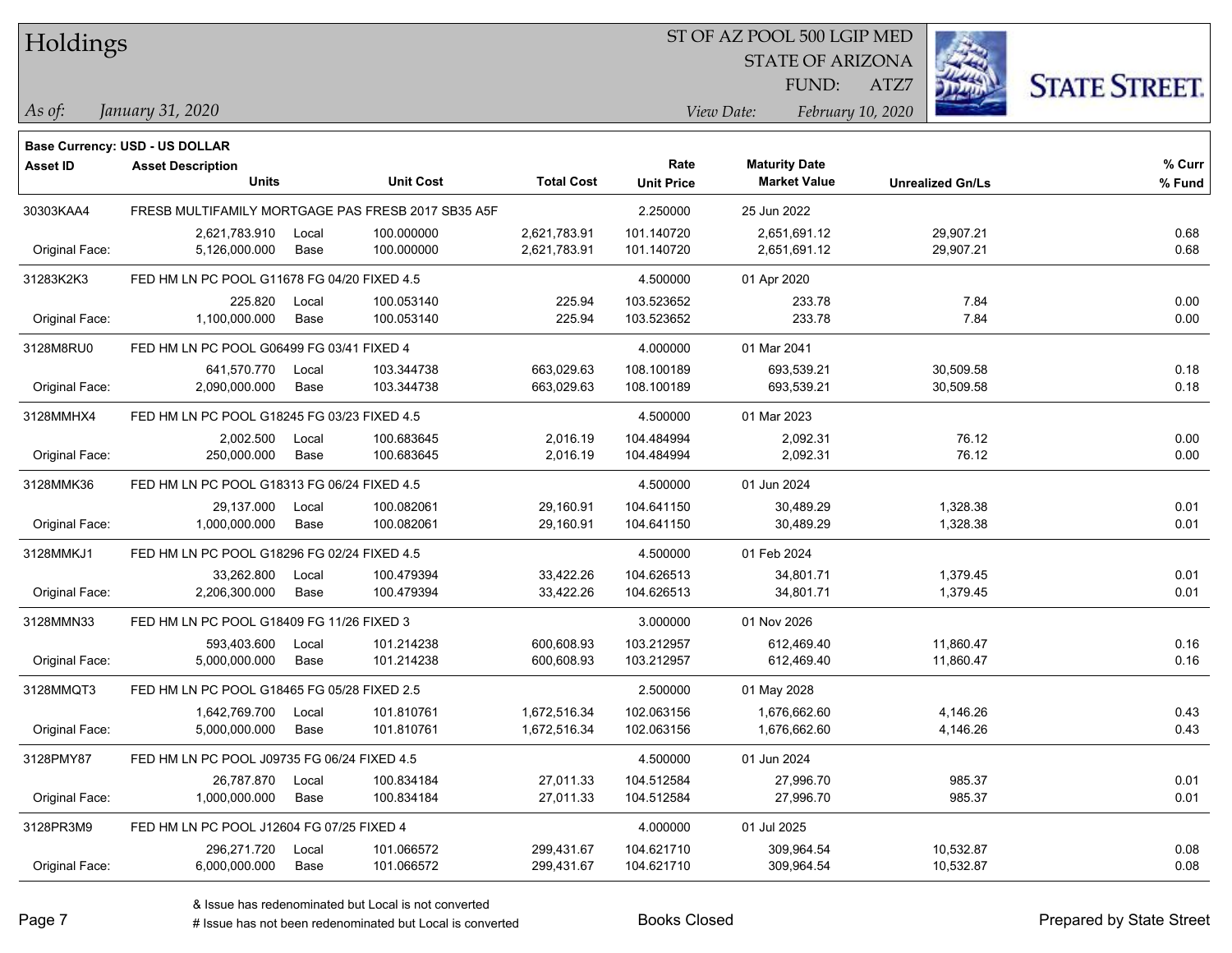| Holdings |
|----------|
|          |

STATE OF ARIZONA

ATZ7



**Base Currency: USD - US DOLLAR**

| Asset ID       | <b>Asset Description</b><br><b>Units</b>    |       | <b>Unit Cost</b> | <b>Total Cost</b> | Rate<br><b>Unit Price</b> | <b>Maturity Date</b><br><b>Market Value</b> | <b>Unrealized Gn/Ls</b> | % Curr<br>% Fund |
|----------------|---------------------------------------------|-------|------------------|-------------------|---------------------------|---------------------------------------------|-------------------------|------------------|
| 3128PSKA4      | FED HM LN PC POOL J12989 FG 09/25 FIXED 3.5 |       |                  |                   | 3.500000                  | 01 Sep 2025                                 |                         |                  |
|                | 292,482.200                                 | Local | 101.406554       | 296,596.12        | 104.375644                | 305,280.18                                  | 8,684.06                | 0.08             |
| Original Face: | 5,000,000.000                               | Base  | 101.406554       | 296,596.12        | 104.375644                | 305,280.18                                  | 8,684.06                | 0.08             |
| 31292LFA8      | FED HM LN PC POOL C03761 FG 02/42 FIXED 3.5 |       |                  |                   | 3.500000                  | 01 Feb 2042                                 |                         |                  |
|                | 1,673,277.250                               | Local | 103.696952       | 1,735,137.51      | 105.768274                | 1,769,796.47                                | 34,658.96               | 0.45             |
| Original Face: | 5,000,000.000                               | Base  | 103.696952       | 1,735,137.51      | 105.768274                | 1,769,796.47                                | 34,658.96               | 0.45             |
| 312936EV5      | FED HM LN PC POOL A89148 FG 10/39 FIXED 4   |       |                  |                   | 4.000000                  | 01 Oct 2039                                 |                         |                  |
|                | 1,056,817.510                               | Local | 103.584296       | 1,094,696.98      | 107.713718                | 1,138,337.43                                | 43,640.45               | 0.29             |
| Original Face: | 5,700,000.000                               | Base  | 103.584296       | 1,094,696.98      | 107.713718                | 1,138,337.43                                | 43,640.45               | 0.29             |
| 312944H79      | FED HM LN PC POOL A95654 FG 12/40 FIXED 4   |       |                  |                   | 4.000000                  | 01 Dec 2040                                 |                         |                  |
|                | 497,275.820                                 | Local | 103.332587       | 513,847.97        | 108.109034                | 537,600.09                                  | 23,752.12               | 0.14             |
| Original Face: | 2,000,000.000                               | Base  | 103.332587       | 513,847.97        | 108.109034                | 537,600.09                                  | 23,752.12               | 0.14             |
| 3135G0U92      | <b>FANNIE MAE NOTES 01/22 2.625</b>         |       |                  |                   | 2.625000                  | 11 Jan 2022                                 |                         |                  |
|                | 2,000,000.000                               | Local | 99.953358        | 1,999,067.15      | 102.377003                | 2,047,540.06                                | 48,472.91               | 0.53             |
|                |                                             | Base  | 99.953358        | 1,999,067.15      | 102.377003                | 2,047,540.06                                | 48,472.91               | 0.53             |
| 3136ALSW2      | FANNIE MAE FNR 2014 68 MA                   |       |                  |                   | 3.000000                  | 25 Nov 2040                                 |                         |                  |
|                | 2,039,135.150                               | Local | 101.938582       | 2,078,665.45      | 102.428010                | 2,088,645.56                                | 9,980.11                | 0.54             |
| Original Face: | 5,300,000.000                               | Base  | 101.938582       | 2,078,665.45      | 102.428010                | 2,088,645.56                                | 9,980.11                | 0.54             |
| 3136B7L41      | FANNIE MAE FNR 2019 77 LV                   |       |                  |                   | 3.000000                  | 25 May 2031                                 |                         |                  |
|                | 2,981,380.920                               | Local | 102.986985       | 3,070,434.32      | 104.235240                | 3.107.649.56                                | 37,215.24               | 0.80             |
| Original Face: | 3,000,000.000                               | Base  | 102.986985       | 3.070,434.32      | 104.235240                | 3,107,649.56                                | 37,215.24               | 0.80             |
| 3137BDYM2      | FREDDIE MAC FHR 4387 E                      |       |                  |                   | 2.000000                  | 15 Nov 2028                                 |                         |                  |
|                | 2,868,537.590                               | Local | 99.799990        | 2,862,800.24      | 100.453640                | 2,881,550.42                                | 18,750.18               | 0.74             |
| Original Face: | 8,190,000.000                               | Base  | 99.799990        | 2,862,800.24      | 100.453640                | 2,881,550.42                                | 18,750.18               | 0.74             |
| 3137BG5C9      | FREDDIE MAC FHR 4425 VL                     |       |                  |                   | 4.000000                  | 15 Mar 2026                                 |                         |                  |
|                | 735,088.490                                 | Local | 104.904809       | 771,143.18        | 103.738510                | 762,569.85                                  | $-8,573.33$             | 0.20             |
| Original Face: | 1,212,000.000                               | Base  | 104.904809       | 771,143.18        | 103.738510                | 762,569.85                                  | $-8,573.33$             | 0.20             |
| 3137EAEC9      | FREDDIE MAC NOTES 08/21 1.125               |       |                  |                   | 1.125000                  | 12 Aug 2021                                 |                         |                  |
|                | 2,000,000.000                               | Local | 99.844762        | 1,996,895.24      | 99.569402                 | 1,991,388.04                                | $-5,507.20$             | 0.51             |
|                |                                             | Base  | 99.844762        | 1,996,895.24      | 99.569402                 | 1,991,388.04                                | $-5,507.20$             | 0.51             |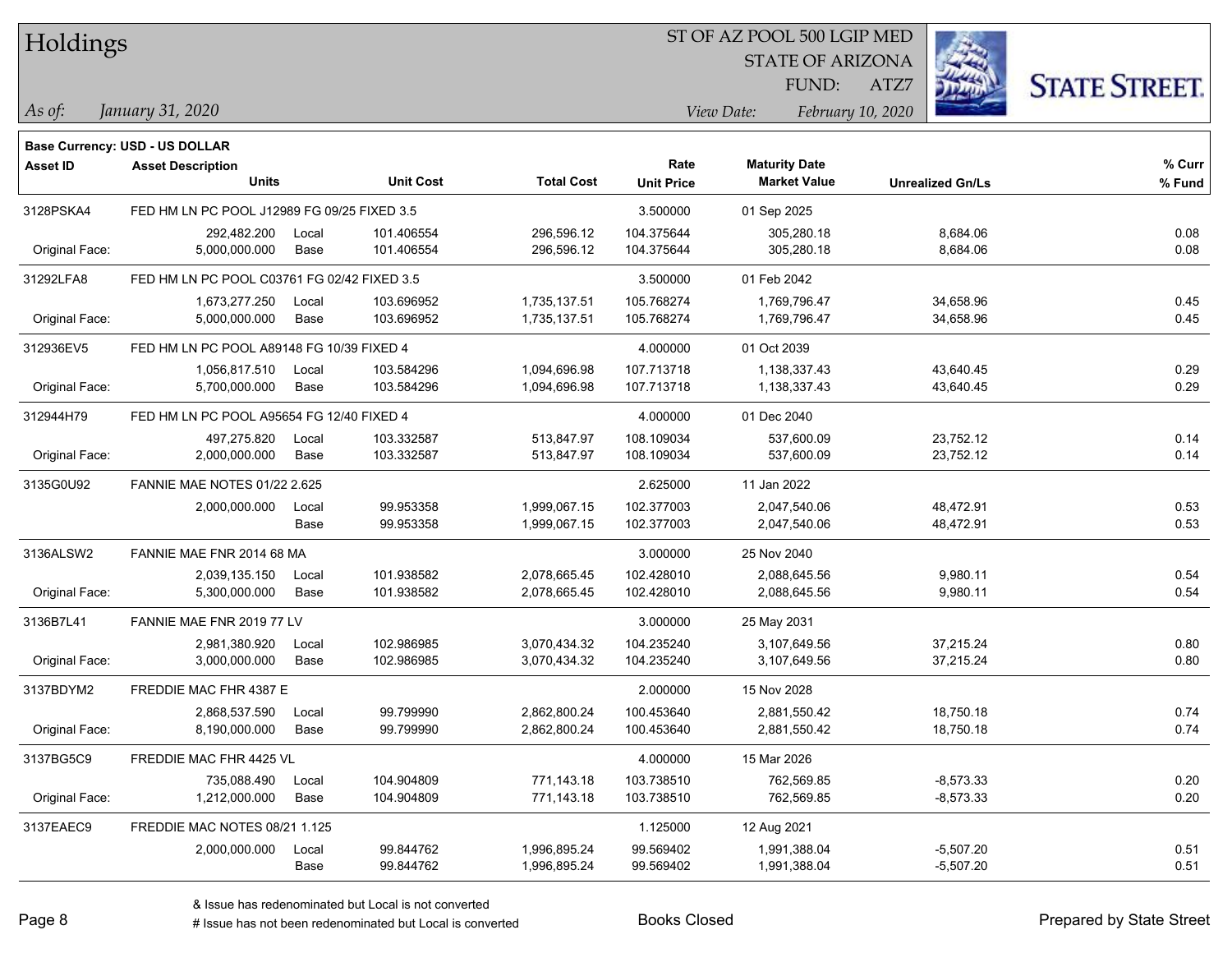| Holdings |
|----------|
|          |

STATE OF ARIZONA

ATZ7



*January 31, 2020 As of: View Date: February 10, 2020* FUND:

|                 | Base Currency: USD - US DOLLAR       |       |                         |                   |                   |                      |                         |        |
|-----------------|--------------------------------------|-------|-------------------------|-------------------|-------------------|----------------------|-------------------------|--------|
| <b>Asset ID</b> | <b>Asset Description</b>             |       |                         |                   | Rate              | <b>Maturity Date</b> |                         | % Curr |
|                 | <b>Units</b>                         |       | <b>Unit Cost</b>        | <b>Total Cost</b> | <b>Unit Price</b> | <b>Market Value</b>  | <b>Unrealized Gn/Ls</b> | % Fund |
| 31381N7L1       | FNMA POOL 466299 FN 11/20 FIXED 3.39 |       |                         |                   | 3.390000          | 01 Nov 2020          |                         |        |
|                 | 381,782.060                          | Local | 100.927325              | 385,322.42        | 100.314854        | 382,984.12           | $-2,338.30$             | 0.10   |
| Original Face:  | 500,000.000                          | Base  | 100.927325              | 385,322.42        | 100.314854        | 382,984.12           | $-2,338.30$             | 0.10   |
| 3138L9ZC9       | FNMA POOL AM8838 FN 09/21 FIXED 2.48 |       |                         |                   | 2.480000          | 01 Sep 2021          |                         |        |
|                 | 0.010                                |       | Local -5,644,800.000000 | $-564.48$         | 100.000000        | 0.01                 | 564.49                  | 0.00   |
| Original Face:  | 2,000,000.000                        |       | Base -5,644,800.000000  | $-564.48$         | 100.000000        | 0.01                 | 564.49                  | 0.00   |
| 3138MFUC9       | FNMA POOL AQ0578 FN 11/27 FIXED 2.5  |       |                         |                   | 2.500000          | 01 Nov 2027          |                         |        |
|                 | 430.808.340                          | Local | 101.181498              | 435.898.33        | 102.349643        | 440,930.80           | 5,032.47                | 0.11   |
| Original Face:  | 1,500,000.000                        | Base  | 101.181498              | 435,898.33        | 102.349643        | 440,930.80           | 5,032.47                | 0.11   |
| 31403DHB8       | FNMA POOL 745526 FN 05/21 FIXED VAR  |       |                         |                   | 6.000000          | 01 May 2021          |                         |        |
|                 | 11,564.000                           | Local | 100.204514              | 11,587.65         | 101.555274        | 11,743.85            | 156.20                  | 0.00   |
| Original Face:  | 2,500,000.000                        | Base  | 100.204514              | 11,587.65         | 101.555274        | 11,743.85            | 156.20                  | 0.00   |
| 31412QBF5       | FNMA POOL 931638 FN 07/39 FIXED 4.5  |       |                         |                   | 4.500000          | 01 Jul 2039          |                         |        |
|                 | 59,463.880                           | Local | 101.459121              | 60,331.53         | 109.212412        | 64,941.94            | 4,610.41                | 0.02   |
| Original Face:  | 983,845.000                          | Base  | 101.459121              | 60,331.53         | 109.212412        | 64,941.94            | 4,610.41                | 0.02   |
| 31413MFY8       | FNMA POOL 949383 FN 08/22 FIXED 6    |       |                         |                   | 6.000000          | 01 Aug 2022          |                         |        |
|                 | 24,652.710                           | Local | 100.349049              | 24,738.76         | 102.555318        | 25,282.67            | 543.91                  | 0.01   |
| Original Face:  | 1,800,000.000                        | Base  | 100.349049              | 24,738.76         | 102.555318        | 25,282.67            | 543.91                  | 0.01   |
| 31416B6K9       | FNMA POOL 995574 FN 11/21 FIXED VAR  |       |                         |                   | 4.500000          | 01 Nov 2021          |                         |        |
|                 | 10,744.490                           | Local | 100.797432              | 10,830.17         | 103.482024        | 11,118.62            | 288.45                  | 0.00   |
| Original Face:  | 3,350,000.000                        | Base  | 100.797432              | 10,830.17         | 103.482024        | 11,118.62            | 288.45                  | 0.00   |
| 31416XE97       | FNMA POOL AB1959 FN 12/40 FIXED 4    |       |                         |                   | 4.000000          | 01 Dec 2040          |                         |        |
|                 | 1,281,494.660                        | Local | 103.678380              | 1,328,632.90      | 106.297877        | 1,362,201.62         | 33,568.72               | 0.35   |
| Original Face:  | 5,200,000.000                        | Base  | 103.678380              | 1,328,632.90      | 106.297877        | 1,362,201.62         | 33,568.72               | 0.35   |
| 31417AU98       | FNMA POOL AB4207 FN 01/27 FIXED 2.5  |       |                         |                   | 2.500000          | 01 Jan 2027          |                         |        |
|                 | 542,716.490                          | Local | 101.319929              | 549,879.96        | 102.451580        | 556,021.62           | 6,141.66                | 0.14   |
| Original Face:  | 2,680,283.000                        | Base  | 101.319929              | 549,879.96        | 102.451580        | 556,021.62           | 6,141.66                | 0.14   |
| 31417CUR4       | FNMA POOL AB5991 FN 08/27 FIXED 2.5  |       |                         |                   | 2.500000          | 01 Aug 2027          |                         |        |
|                 | 3,924,100.200                        | Local | 101.980179              | 4,001,804.41      | 102.009528        | 4,002,956.09         | 1,151.68                | 1.03   |
| Original Face:  | 15,000,000.000                       | Base  | 101.980179              | 4,001,804.41      | 102.009528        | 4,002,956.09         | 1,151.68                | 1.03   |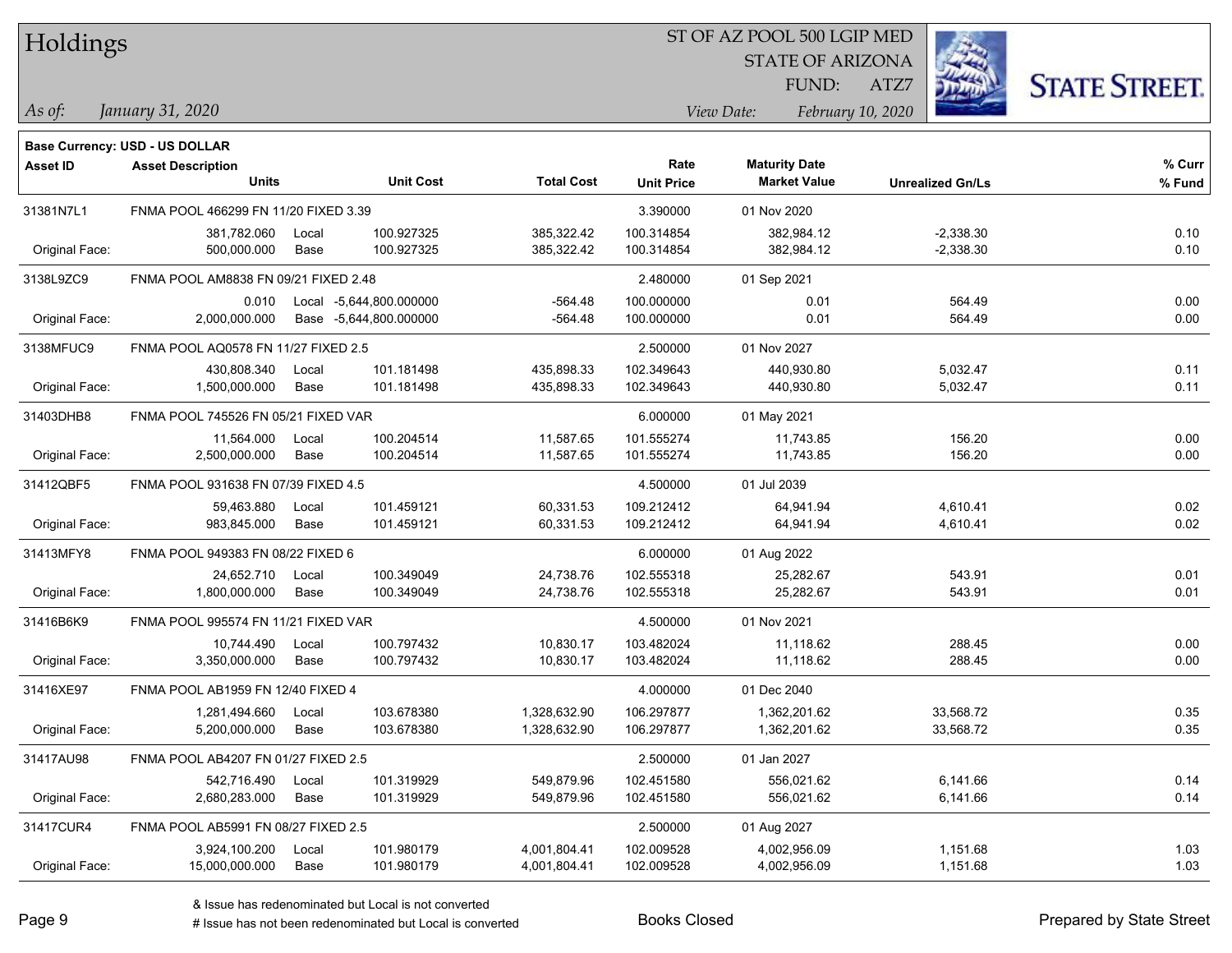| Holdings |
|----------|
|          |

STATE OF ARIZONA

ATZ7



**Base Currency: USD - US DOLLAR**

| <b>Asset ID</b> | <b>Asset Description</b>            |       |                  |                   | Rate              | <b>Maturity Date</b> |                         | % Curr |
|-----------------|-------------------------------------|-------|------------------|-------------------|-------------------|----------------------|-------------------------|--------|
|                 | <b>Units</b>                        |       | <b>Unit Cost</b> | <b>Total Cost</b> | <b>Unit Price</b> | <b>Market Value</b>  | <b>Unrealized Gn/Ls</b> | % Fund |
| 31417GSE7       | FNMA POOL AB9516 FN 05/28 FIXED 2.5 |       |                  |                   | 2.500000          | 01 May 2028          |                         |        |
|                 | 1,489,068.000                       | Local | 101.102749       | 1,505,488.68      | 102.013856        | 1,519,055.69         | 13,567.01               | 0.39   |
| Original Face:  | 4,200,000.000                       | Base  | 101.102749       | 1,505,488.68      | 102.013856        | 1,519,055.69         | 13,567.01               | 0.39   |
| 31417SXR6       | FNMA POOL AC6087 FN 11/24 FIXED 5   |       |                  |                   | 5.000000          | 01 Nov 2024          |                         |        |
|                 | 93,501.530                          | Local | 101.698913       | 95,090.04         | 105.636730        | 98,771.96            | 3,681.92                | 0.03   |
| Original Face:  | 1,500,000.000                       | Base  | 101.698913       | 95,090.04         | 105.636730        | 98,771.96            | 3,681.92                | 0.03   |
| 31417VTG8       | FNMA POOL AC8650 FN 01/25 FIXED 4   |       |                  |                   | 4.000000          | 01 Jan 2025          |                         |        |
|                 | 143,432.670                         | Local | 101.045083       | 144,931.66        | 104.570134        | 149,987.74           | 5,056.08                | 0.04   |
| Original Face:  | 3,200,000.000                       | Base  | 101.045083       | 144,931.66        | 104.570134        | 149,987.74           | 5,056.08                | 0.04   |
| 31418ACU0       | FNMA POOL MA0982 FN 02/27 FIXED 3.5 |       |                  |                   | 3.500000          | 01 Feb 2027          |                         |        |
|                 | 137.895.110                         | Local | 102.568699       | 141,437.22        | 104.359363        | 143,906.46           | 2,469.24                | 0.04   |
| Original Face:  | 765,534.000                         | Base  | 102.568699       | 141,437.22        | 104.359363        | 143,906.46           | 2,469.24                | 0.04   |
| 31418AHW1       | FNMA POOL MA1144 FN 08/27 FIXED 2.5 |       |                  |                   | 2.500000          | 01 Aug 2027          |                         |        |
|                 | 1,141,220.290                       | Local | 101.976561       | 1,163,777.20      | 102.008465        | 1,164,141.30         | 364.10                  | 0.30   |
| Original Face:  | 5,157,070.000                       | Base  | 101.976561       | 1,163,777.20      | 102.008465        | 1,164,141.30         | 364.10                  | 0.30   |
| 31418RFS5       | FNMA POOL AD3776 FN 03/25 FIXED 4.5 |       |                  |                   | 4.500000          | 01 Mar 2025          |                         |        |
|                 | 159,056.650                         | Local | 101.242538       | 161,032.99        | 105.442912        | 167,713.96           | 6,680.97                | 0.04   |
| Original Face:  | 5,000,000.000                       | Base  | 101.242538       | 161,032.99        | 105.442912        | 167,713.96           | 6,680.97                | 0.04   |
| 31419AJM0       | FNMA POOL AE0267 FN 08/25 FIXED VAR |       |                  |                   | 4.000000          | 01 Aug 2025          |                         |        |
|                 | 285,166.500                         | Local | 101.737101       | 290,120.13        | 104.563314        | 298,179.54           | 8,059.41                | 0.08   |
| Original Face:  | 5,000,000.000                       | Base  | 101.737101       | 290,120.13        | 104.563314        | 298,179.54           | 8,059.41                | 0.08   |
| 31419BBT1       | FNMA POOL AE0949 FN 02/41 FIXED VAR |       |                  |                   | 4.000000          | 01 Feb 2041          |                         |        |
|                 | 374,679.280                         | Local | 103.467088       | 387,669.74        | 107.720910        | 403,607.93           | 15,938.19               | 0.10   |
| Original Face:  | 2,000,000.000                       | Base  | 103.467088       | 387,669.74        | 107.720910        | 403,607.93           | 15,938.19               | 0.10   |
| 31419CZL0       | FNMA POOL AE2546 FN 09/40 FIXED 4.5 |       |                  |                   | 4.500000          | 01 Sep 2040          |                         |        |
|                 | 216,309.100                         | Local | 103.298631       | 223,444.34        | 109.297841        | 236,421.18           | 12,976.84               | 0.06   |
| Original Face:  | 5,000,000.000                       | Base  | 103.298631       | 223,444.34        | 109.297841        | 236,421.18           | 12,976.84               | 0.06   |
| 31419JM47       | FNMA POOL AE7578 FN 11/40 FIXED 4.5 |       |                  |                   | 4.500000          | 01 Nov 2040          |                         |        |
|                 | 2,126,184.920                       | Local | 106.529675       | 2,265,017.89      | 107.458244        | 2,284,760.98         | 19,743.09               | 0.59   |
| Original Face:  | 14,750,000.000                      | Base  | 106.529675       | 2,265,017.89      | 107.458244        | 2,284,760.98         | 19,743.09               | 0.59   |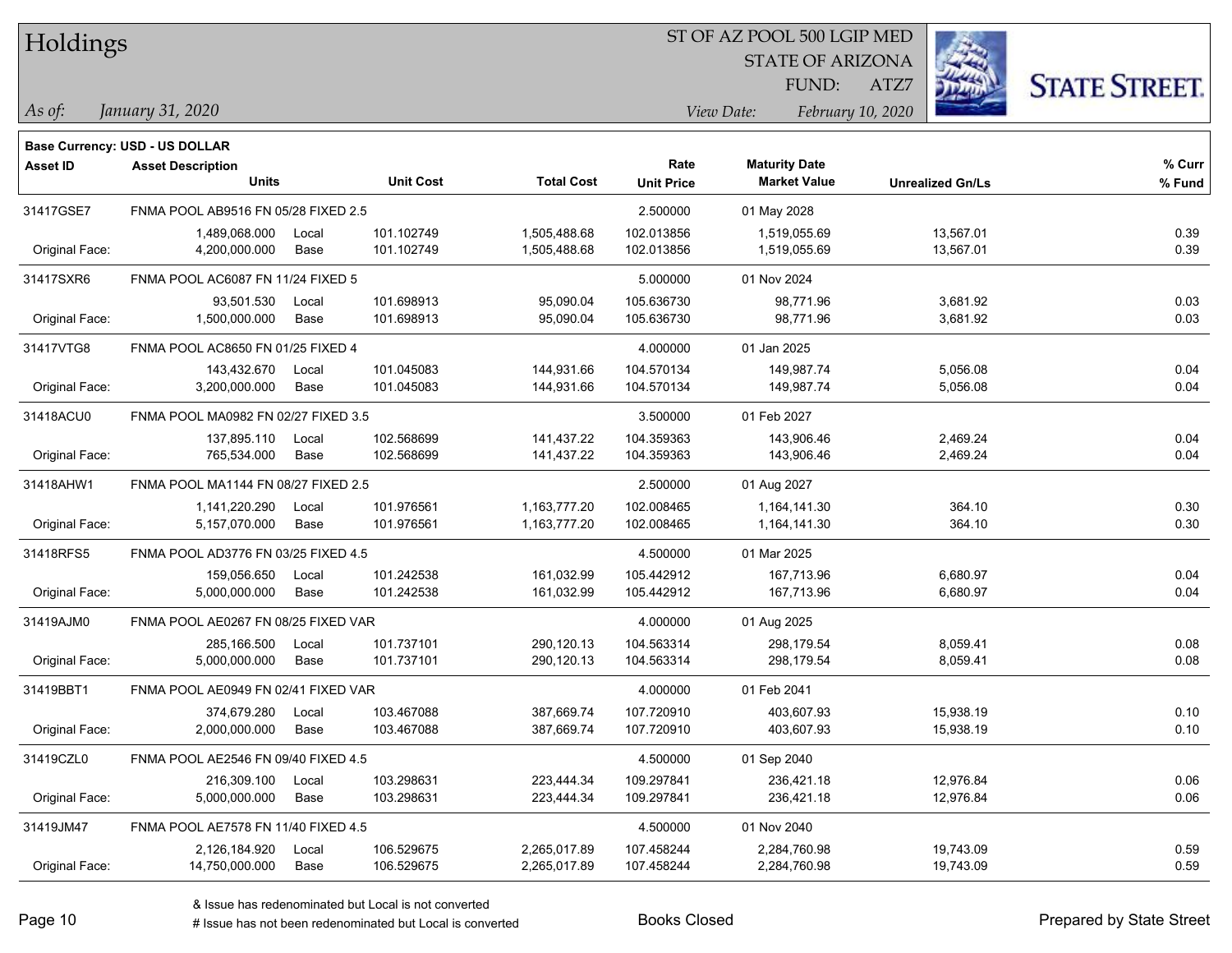|  | <b>Holdings</b> |
|--|-----------------|
|  |                 |

STATE OF ARIZONA

ATZ7



**Base Currency: USD - US DOLLAR**

| <b>Asset ID</b> | <b>Asset Description</b><br><b>Units</b>       |       | <b>Unit Cost</b> | <b>Total Cost</b> | Rate<br><b>Unit Price</b> | <b>Maturity Date</b><br><b>Market Value</b> | <b>Unrealized Gn/Ls</b> | % Curr<br>% Fund |
|-----------------|------------------------------------------------|-------|------------------|-------------------|---------------------------|---------------------------------------------|-------------------------|------------------|
| 31419KU78       | FNMA POOL AE8705 FN 11/25 FIXED 3              |       |                  |                   | 3.000000                  | 01 Nov 2025                                 |                         |                  |
|                 | 192,312.300                                    | Local | 100.988008       | 194,212.36        | 103.130106                | 198,331.88                                  | 4,119.52                | 0.05             |
| Original Face:  | 2,000,000.000                                  | Base  | 100.988008       | 194,212.36        | 103.130106                | 198,331.88                                  | 4,119.52                | 0.05             |
| 316773CT5       | FIFTH THIRD BANCORP SR UNSECURED 07/20 2.875   |       |                  |                   | 2.875000                  | 27 Jul 2020                                 |                         |                  |
|                 | 4,000,000.000                                  | Local | 100.072651       | 4,002,906.05      | 100.436746                | 4,017,469.84                                | 14,563.79               | 1.03             |
|                 |                                                | Base  | 100.072651       | 4,002,906.05      | 100.436746                | 4,017,469.84                                | 14,563.79               | 1.03             |
| 38150AD28       | GOLDMAN SACHS GROUP INC SR UNSECURED 07/24 VAR |       |                  |                   | 2.500000                  | 31 Jul 2024                                 |                         |                  |
|                 | 5,000,000.000                                  | Local | 100.000000       | 5,000,000.00      | 100.330920                | 5,016,546.00                                | 16,546.00               | 1.29             |
|                 |                                                | Base  | 100.000000       | 5,000,000.00      | 100.330920                | 5,016,546.00                                | 16,546.00               | 1.29             |
| 38378KBF5       | GOVERNMENT NATIONAL MORTGAGE A GNR 2013 30 A   |       |                  |                   | 1.500000                  | 16 May 2042                                 |                         |                  |
|                 | 2,158,361.680                                  | Local | 98.875150        | 2,134,083.35      | 98.823540                 | 2,132,969.42                                | $-1, 113.93$            | 0.55             |
| Original Face:  | 4,000,000.000                                  | Base  | 98.875150        | 2,134,083.35      | 98.823540                 | 2,132,969.42                                | $-1,113.93$             | 0.55             |
| 38378KDJ5       | GOVERNMENT NATIONAL MORTGAGE A GNR 2013 46 AB  |       |                  |                   | 1.723000                  | 16 Aug 2042                                 |                         |                  |
|                 | 400,379.320                                    | Local | 99.149759        | 396,975.13        | 99.243700                 | 397,351.25                                  | 376.12                  | 0.10             |
| Original Face:  | 1,900,000.000                                  | Base  | 99.149759        | 396,975.13        | 99.243700                 | 397,351.25                                  | 376.12                  | 0.10             |
| 38379KTC2       | GOVERNMENT NATIONAL MORTGAGE A GNR 2015 85 AF  |       |                  |                   | 2.400000                  | 16 May 2044                                 |                         |                  |
|                 | 1,868,059.550                                  | Local | 99.568508        | 1,859,999.02      | 100.378810                | 1,875,135.95                                | 15,136.93               | 0.48             |
| Original Face:  | 3,050,000.000                                  | Base  | 99.568508        | 1,859,999.02      | 100.378810                | 1,875,135.95                                | 15,136.93               | 0.48             |
| 38379U5P7       | GOVERNMENT NATIONAL MORTGAGE A GNR 2017 20 AG  |       |                  |                   | 2.000000                  | 16 Aug 2048                                 |                         |                  |
|                 | 2,769,671.070                                  | Local | 99.319286        | 2,750,817.54      | 99.525760                 | 2,756,536.18                                | 5,718.64                | 0.71             |
| Original Face:  | 3,000,000.000                                  | Base  | 99.319286        | 2,750,817.54      | 99.525760                 | 2,756,536.18                                | 5,718.64                | 0.71             |
| 38380HX49       | GOVERNMENT NATIONAL MORTGAGE A GNR 2017 165 MD |       |                  |                   | 2.250000                  | 20 Nov 2042                                 |                         |                  |
|                 | 3,310,540.460                                  | Local | 99.868034        | 3,306,171.67      | 100.406940                | 3,324,012.37                                | 17,840.70               | 0.85             |
| Original Face:  | 5,000,000.000                                  | Base  | 99.868034        | 3,306,171.67      | 100.406940                | 3,324,012.37                                | 17,840.70               | 0.85             |
| 38380LN25       | GOVERNMENT NATIONAL MORTGAGE A GNR 2019 H18 KA |       |                  |                   | 2.200000                  | 20 Nov 2069                                 |                         |                  |
|                 | 932,852.310                                    | Local | 100.420465       | 936,774.63        | 100.693704                | 939,323.54                                  | 2,548.91                | 0.24             |
| Original Face:  | 1,000,000.000                                  | Base  | 100.420465       | 936,774.63        | 100.693704                | 939,323.54                                  | 2,548.91                | 0.24             |
| 44932HAC7       | IBM CREDIT LLC SR UNSECURED 09/22 2.2          |       |                  |                   | 2.200000                  | 08 Sep 2022                                 |                         |                  |
|                 | 3,000,000.000                                  | Local | 100.000000       | 3,000,000.00      | 100.788056                | 3,023,641.68                                | 23,641.68               | 0.78             |
|                 |                                                | Base  | 100.000000       | 3,000,000.00      | 100.788056                | 3,023,641.68                                | 23,641.68               | 0.78             |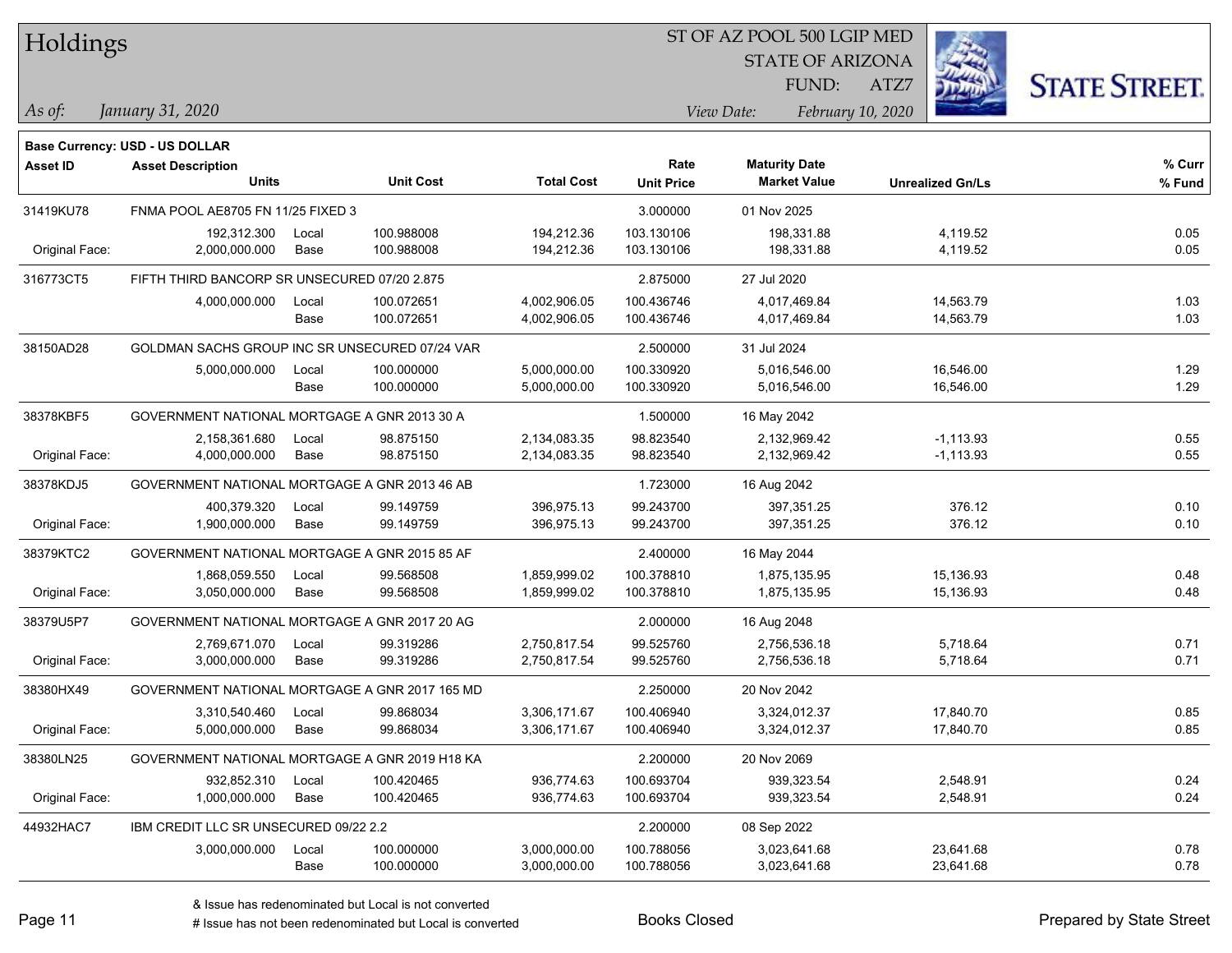| Holdings        |                                                            |       |                  |                   | ST OF AZ POOL 500 LGIP MED |                         |                         |                      |
|-----------------|------------------------------------------------------------|-------|------------------|-------------------|----------------------------|-------------------------|-------------------------|----------------------|
|                 |                                                            |       |                  |                   |                            | <b>STATE OF ARIZONA</b> |                         |                      |
|                 |                                                            |       |                  |                   |                            | FUND:                   | ATZ7                    | <b>STATE STREET.</b> |
| $\vert$ As of:  | January 31, 2020                                           |       |                  |                   |                            | View Date:              | February 10, 2020       |                      |
|                 |                                                            |       |                  |                   |                            |                         |                         |                      |
| <b>Asset ID</b> | Base Currency: USD - US DOLLAR<br><b>Asset Description</b> |       |                  |                   | Rate                       | <b>Maturity Date</b>    |                         | % Curr               |
|                 | <b>Units</b>                                               |       | <b>Unit Cost</b> | <b>Total Cost</b> | <b>Unit Price</b>          | <b>Market Value</b>     | <b>Unrealized Gn/Ls</b> | % Fund               |
| 45818WCL8       | INTER AMERICAN DEVEL BK SR UNSECURED 07/23 2.53            |       |                  |                   | 2.530000                   | 06 Jul 2023             |                         |                      |
|                 | 2,000,000.000                                              | Local | 100.000000       | 2,000,000.00      | 101.171000                 | 2,023,420.00            | 23,420.00               | 0.52                 |
|                 |                                                            | Base  | 100.000000       | 2,000,000.00      | 101.171000                 | 2,023,420.00            | 23,420.00               | 0.52                 |
| 45905U5V2       | INTL BK RECON + DEVELOP SR UNSECURED 01/25 1.7             |       |                  |                   | 1.700000                   | 31 Jan 2025             |                         |                      |
|                 | 5,000,000.000                                              | Local | 100.000000       | 5,000,000.00      | 100.251000                 | 5,012,550.00            | 12,550.00               | 1.29                 |
|                 |                                                            | Base  | 100.000000       | 5,000,000.00      | 100.251000                 | 5,012,550.00            | 12,550.00               | 1.29                 |
| 45905U6T6       | INTL BK RECON + DEVELOP SR UNSECURED 07/24 2.2             |       |                  |                   | 2.200000                   | 01 Jul 2024             |                         |                      |
|                 | 2,000,000.000                                              | Local | 100.000000       | 2,000,000.00      | 100.214730                 | 2,004,294.60            | 4,294.60                | 0.51                 |
|                 |                                                            | Base  | 100.000000       | 2,000,000.00      | 100.214730                 | 2,004,294.60            | 4,294.60                | 0.51                 |
| 46625HRL6       | JPMORGAN CHASE + CO SR UNSECURED 05/23 2.7                 |       |                  |                   | 2.700000                   | 18 May 2023             |                         |                      |
|                 | 3,000,000.000                                              | Local | 98.675557        | 2,960,266.71      | 102.784921                 | 3,083,547.63            | 123,280.92              | 0.79                 |
|                 |                                                            | Base  | 98.675557        | 2,960,266.71      | 102.784921                 | 3,083,547.63            | 123,280.92              | 0.79                 |
| 48128GG79       | JPMORGAN CHASE + CO SR UNSECURED 08/24 2.25                |       |                  |                   | 2.250000                   | 30 Aug 2024             |                         |                      |
|                 | 5,000,000.000                                              | Local | 100.000000       | 5,000,000.00      | 100.023518                 | 5,001,175.90            | 1,175.90                | 1.28                 |
|                 |                                                            | Base  | 100.000000       | 5,000,000.00      | 100.023518                 | 5,001,175.90            | 1,175.90                | 1.28                 |
| 48128GM49       | JPMORGAN CHASE + CO SR UNSECURED 11/24 VAR                 |       |                  |                   | 2.300000                   | 27 Nov 2024             |                         |                      |
|                 | 3,000,000.000                                              | Local | 100.000000       | 3,000,000.00      | 100.408086                 | 3,012,242.58            | 12,242.58               | 0.77                 |
|                 |                                                            | Base  | 100.000000       | 3,000,000.00      | 100.408086                 | 3,012,242.58            | 12,242.58               | 0.77                 |
| 48130UTJ4       | JPMORGAN CHASE FINANCIAL COMPANY GUAR 01/23 2              |       |                  |                   | 2.000000                   | 31 Jan 2023             |                         |                      |
|                 | 3,000,000.000                                              | Local | 100.000000       | 3,000,000.00      | 100.039047                 | 3,001,171.41            | 1,171.41                | 0.77                 |
|                 |                                                            | Base  | 100.000000       | 3,000,000.00      | 100.039047                 | 3,001,171.41            | 1,171.41                | 0.77                 |
| 55279HAN0       | MANUF + TRADERS TRUST CO SR UNSECURED 08/20 2.05           |       |                  |                   | 2.050000                   | 17 Aug 2020             |                         |                      |
|                 | 2,000,000.000                                              | Local | 99.984825        | 1,999,696.49      | 100.125320                 | 2,002,506.40            | 2,809.91                | 0.51                 |
|                 |                                                            | Base  | 99.984825        | 1,999,696.49      | 100.125320                 | 2,002,506.40            | 2,809.91                | 0.51                 |
| 55279HAS9       | MANUF + TRADERS TRUST CO SR UNSECURED 01/21 VAR            |       |                  |                   | 2.064130                   | 25 Jan 2021             |                         |                      |
|                 | 7,000,000.000                                              | Local | 100.000000       | 7,000,000.00      | 100.160286                 | 7,011,220.02            | 11,220.02               | 1.80                 |
|                 |                                                            | Base  | 100.000000       | 7,000,000.00      | 100.160286                 | 7,011,220.02            | 11,220.02               | 1.80                 |
| 58769QAB7       | MERCEDES BENZ AUTO LEASE TRUST MBALT 2019 B A2             |       |                  |                   | 2.010000                   | 15 Dec 2021             |                         |                      |
|                 | 1,000,000.000                                              | Local | 99.995178        | 999,951.78        | 100.169570                 | 1,001,695.70            | 1,743.92                | 0.26                 |
| Original Face:  | 1,000,000.000                                              | Base  | 99.995178        | 999,951.78        | 100.169570                 | 1,001,695.70            | 1,743.92                | 0.26                 |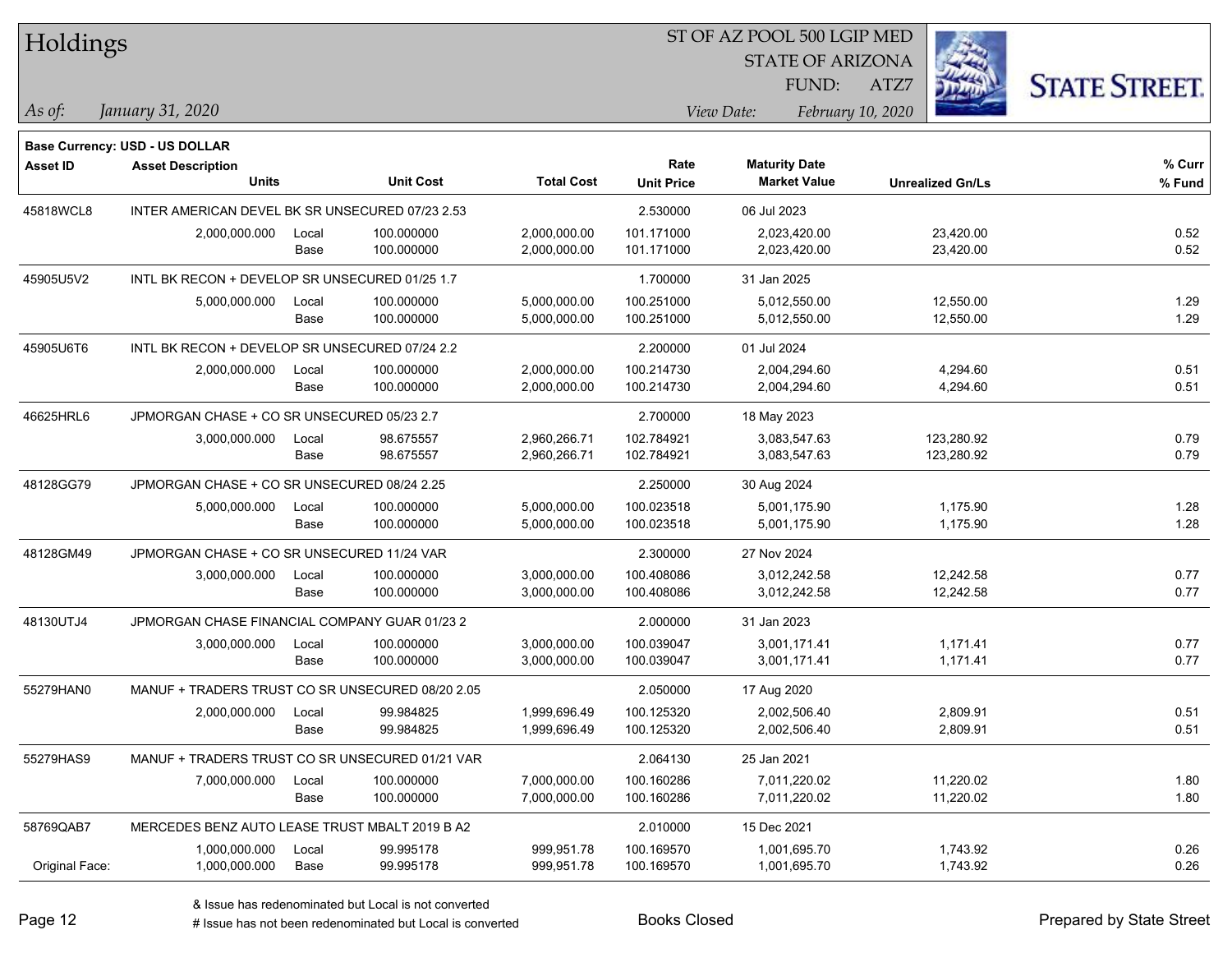| Holdings        |                                                 |       |                  |                   |                   | ST OF AZ POOL 500 LGIP MED                  |                         |                      |
|-----------------|-------------------------------------------------|-------|------------------|-------------------|-------------------|---------------------------------------------|-------------------------|----------------------|
|                 |                                                 |       |                  |                   |                   | <b>STATE OF ARIZONA</b>                     |                         |                      |
|                 |                                                 |       |                  |                   |                   | FUND:                                       | ATZ7                    | <b>STATE STREET.</b> |
| $\vert$ As of:  | January 31, 2020                                |       |                  |                   |                   | View Date:                                  | February 10, 2020       |                      |
|                 |                                                 |       |                  |                   |                   |                                             |                         |                      |
|                 | <b>Base Currency: USD - US DOLLAR</b>           |       |                  |                   | Rate              |                                             |                         | % Curr               |
| <b>Asset ID</b> | <b>Asset Description</b><br><b>Units</b>        |       | <b>Unit Cost</b> | <b>Total Cost</b> | <b>Unit Price</b> | <b>Maturity Date</b><br><b>Market Value</b> | <b>Unrealized Gn/Ls</b> | % Fund               |
| 58933YAP0       | MERCK + CO INC SR UNSECURED 02/20 VAR           |       |                  |                   | 2.276380          | 10 Feb 2020                                 |                         |                      |
|                 | 5,500,000.000                                   | Local | 100.000000       | 5,500,000.00      | 100.003164        | 5,500,174.02                                | 174.02                  | 1.41                 |
|                 |                                                 | Base  | 100.000000       | 5,500,000.00      | 100.003164        | 5,500,174.02                                | 174.02                  | 1.41                 |
| 58933YAS4       | MERCK + CO INC SR UNSECURED 02/20 1.85          |       |                  |                   | 1.850000          | 10 Feb 2020                                 |                         |                      |
|                 | 3,000,000.000                                   | Local | 99.999906        | 2,999,997.18      | 99.998458         | 2,999,953.74                                | $-43.44$                | 0.77                 |
|                 |                                                 | Base  | 99.999906        | 2,999,997.18      | 99.998458         | 2,999,953.74                                | $-43.44$                | 0.77                 |
| 59217GEE5       | MET LIFE GLOB FUNDING I SECURED 144A 01/23 1.95 |       |                  |                   | 1.950000          | 13 Jan 2023                                 |                         |                      |
|                 | 3,000,000.000                                   | Local | 99.957745        | 2,998,732.36      | 100.881839        | 3,026,455.17                                | 27,722.81               | 0.78                 |
|                 |                                                 | Base  | 99.957745        | 2,998,732.36      | 100.881839        | 3,026,455.17                                | 27,722.81               | 0.78                 |
| 64952WDL4       | NEW YORK LIFE GLOBAL FDG SECURED 144A 01/25 2   |       |                  |                   | 2.000000          | 22 Jan 2025                                 |                         |                      |
|                 | 5,000,000.000                                   | Local | 99.642965        | 4,982,148.25      | 100.921578        | 5,046,078.90                                | 63,930.65               | 1.30                 |
|                 |                                                 | Base  | 99.642965        | 4,982,148.25      | 100.921578        | 5,046,078.90                                | 63,930.65               | 1.30                 |
| 65339KAQ3       | NEXTERA ENERGY CAPITAL COMPANY GUAR 09/20 3.342 |       |                  |                   | 3.342000          | 01 Sep 2020                                 |                         |                      |
|                 | 2,000,000.000                                   | Local | 100.080511       | 2,001,610.21      | 100.828189        | 2,016,563.78                                | 14,953.57               | 0.52                 |
|                 |                                                 | Base  | 100.080511       | 2,001,610.21      | 100.828189        | 2,016,563.78                                | 14,953.57               | 0.52                 |
| 6903538B6       | INT DEVELOPMENT FIN CORP US GOVT GUAR 09/26 VAR |       |                  |                   | 1.990000          | 15 Sep 2026                                 |                         |                      |
|                 | 2,000,000.000                                   | Local | 100.000000       | 2,000,000.00      | 100.000000        | 2,000,000.00                                | 0.00                    | 0.51                 |
| Original Face:  | 2,000,000.000                                   | Base  | 100.000000       | 2,000,000.00      | 100.000000        | 2,000,000.00                                | 0.00                    | 0.51                 |
| 69353REU8       | PNC BANK NA SR UNSECURED 11/20 2.45             |       |                  |                   | 2.450000          | 05 Nov 2020                                 |                         |                      |
|                 | 3,790,000.000                                   | Local | 99.965862        | 3,788,706.18      | 100.536000        | 3,810,314.40                                | 21,608.22               | 0.98                 |
|                 |                                                 | Base  | 99.965862        | 3,788,706.18      | 100.536000        | 3,810,314.40                                | 21,608.22               | 0.98                 |
| 69353RFC7       | PNC BANK NA SR UNSECURED 05/20 2                |       |                  |                   | 2.000000          | 19 May 2020                                 |                         |                      |
|                 | 2,000,000.000 Local                             |       | 99.988865        | 1,999,777.30      | 100.056368        | 2,001,127.36                                | 1,350.06                | 0.51                 |
|                 |                                                 | Base  | 99.988865        | 1,999,777.30      | 100.056368        | 2,001,127.36                                | 1,350.06                | 0.51                 |
| 69353RFD5       | PNC BANK NA SR UNSECURED 05/20 VAR              |       |                  |                   | 2.262630          | 19 May 2020                                 |                         |                      |
|                 | 2,000,000.000                                   | Local | 100.000000       | 2,000,000.00      | 100.095109        | 2,001,902.18                                | 1,902.18                | 0.51                 |
|                 |                                                 | Base  | 100.000000       | 2,000,000.00      | 100.095109        | 2,001,902.18                                | 1,902.18                | 0.51                 |
| 78012KWY9       | ROYAL BANK OF CANADA SR UNSECURED 03/22 VAR     |       |                  |                   | 2.150000          | 30 Mar 2022                                 |                         |                      |
|                 | 4,000,000.000                                   | Local | 99.935268        | 3,997,410.73      | 100.023740        | 4,000,949.60                                | 3,538.87                | 1.03                 |
|                 |                                                 | Base  | 99.935268        | 3,997,410.73      | 100.023740        | 4,000,949.60                                | 3,538.87                | 1.03                 |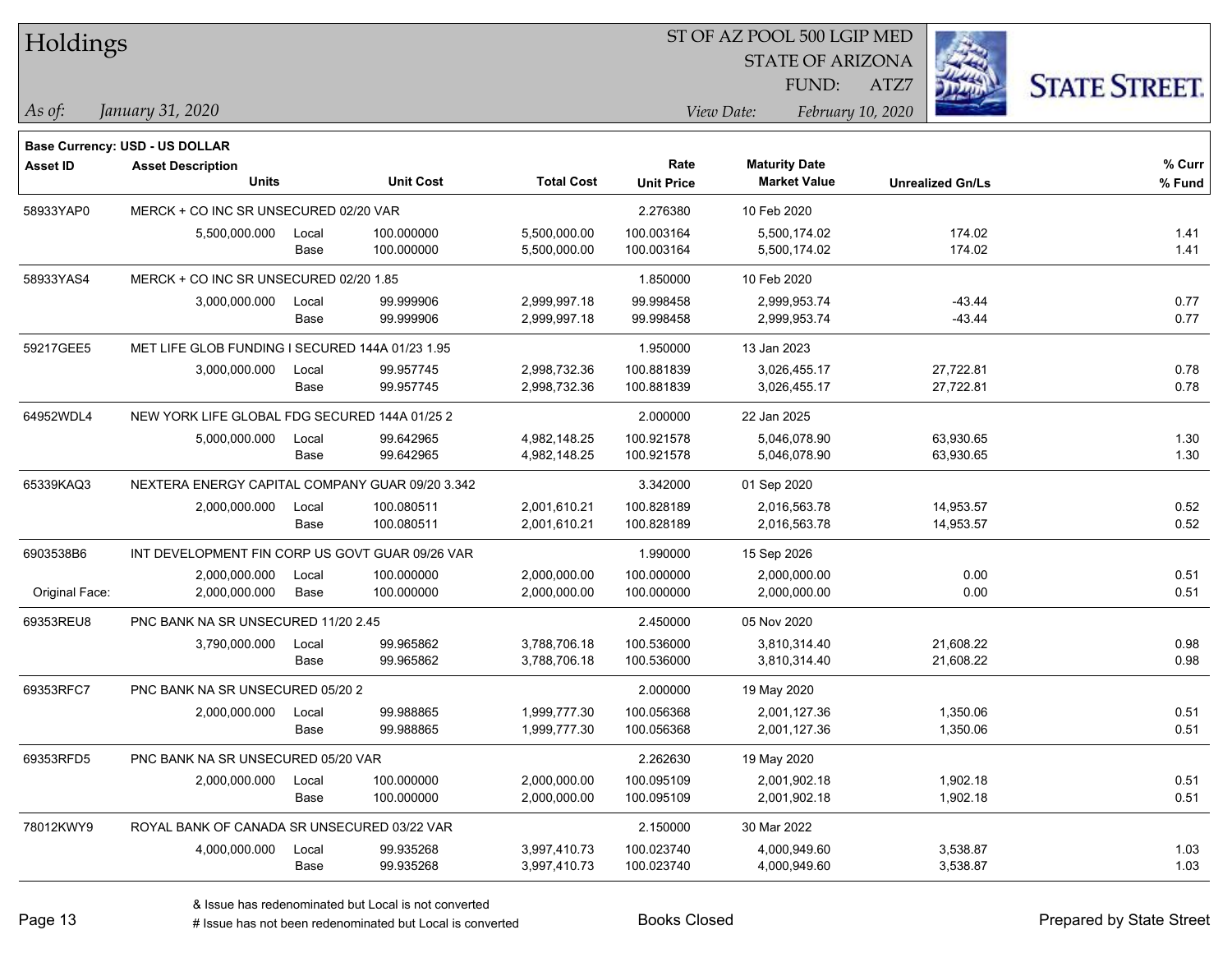| Holdings        |                                                 |       |                  |                   |                   | ST OF AZ POOL 500 LGIP MED |                         |                      |
|-----------------|-------------------------------------------------|-------|------------------|-------------------|-------------------|----------------------------|-------------------------|----------------------|
|                 |                                                 |       |                  |                   |                   | <b>STATE OF ARIZONA</b>    |                         |                      |
|                 |                                                 |       |                  |                   |                   | FUND:                      | ATZ7                    | <b>STATE STREET.</b> |
| As of:          | January 31, 2020                                |       |                  |                   |                   | View Date:                 | February 10, 2020       |                      |
|                 | <b>Base Currency: USD - US DOLLAR</b>           |       |                  |                   |                   |                            |                         |                      |
| <b>Asset ID</b> | <b>Asset Description</b>                        |       |                  |                   | Rate              | <b>Maturity Date</b>       |                         | % Curr               |
|                 | <b>Units</b>                                    |       | <b>Unit Cost</b> | <b>Total Cost</b> | <b>Unit Price</b> | <b>Market Value</b>        | <b>Unrealized Gn/Ls</b> | % Fund               |
| 78013XGQ5       | ROYAL BANK OF CANADA SR UNSECURED 03/23 VAR     |       |                  |                   | 3.000000          | 06 Mar 2023                |                         |                      |
|                 | 5,000,000.000                                   | Local | 100.000000       | 5,000,000.00      | 100.563805        | 5,028,190.25               | 28,190.25               | 1.29                 |
|                 |                                                 | Base  | 100.000000       | 5,000,000.00      | 100.563805        | 5,028,190.25               | 28,190.25               | 1.29                 |
| 78014RAQ3       | ROYAL BANK OF CANADA SR UNSECURED 10/21 VAR     |       |                  |                   | 2.306250          | 22 Oct 2021                |                         |                      |
|                 | 2,000,000.000                                   | Local | 100.000000       | 2,000,000.00      | 101.407000        | 2,028,140.00               | 28,140.00               | 0.52                 |
|                 |                                                 | Base  | 100.000000       | 2,000,000.00      | 101.407000        | 2,028,140.00               | 28,140.00               | 0.52                 |
| 78014RBY5       | ROYAL BANK OF CANADA SR UNSECURED 01/25 2.2     |       |                  |                   | 2.200000          | 31 Jan 2025                |                         |                      |
|                 | 3,460,000.000                                   | Local | 100.000000       | 3,460,000.00      | 99.655865         | 3,448,092.93               | $-11,907.07$            | 0.89                 |
|                 |                                                 | Base  | 100.000000       | 3,460,000.00      | 99.655865         | 3,448,092.93               | $-11,907.07$            | 0.89                 |
| 855244AN9       | STARBUCKS CORP SR UNSECURED 03/23 3.1           |       |                  |                   | 3.100000          | 01 Mar 2023                |                         |                      |
|                 | 3,000,000.000                                   | Local | 99.980504        | 2,999,415.13      | 103.839216        | 3,115,176.48               | 115,761.35              | 0.80                 |
|                 |                                                 | Base  | 99.980504        | 2,999,415.13      | 103.839216        | 3,115,176.48               | 115,761.35              | 0.80                 |
| 87165LBB6       | SYNCHRONY CREDIT CARD MASTER N SYNCT 2016 2 A   |       |                  |                   | 2.210000          | 15 May 2024                |                         |                      |
|                 | 500,000.000                                     | Local | 99.997900        | 499,989.50        | 100.733850        | 503,669.25                 | 3,679.75                | 0.13                 |
| Original Face:  | 500,000.000                                     | Base  | 99.997900        | 499,989.50        | 100.733850        | 503,669.25                 | 3,679.75                | 0.13                 |
| 880591EV0       | TENN VALLEY AUTHORITY SR UNSECURED 03/20 2.25   |       |                  |                   | 2.250000          | 15 Mar 2020                |                         |                      |
|                 | 5,000,000.000                                   | Local | 99.987415        | 4,999,370.73      | 100.111370        | 5,005,568.50               | 6,197.77                | 1.29                 |
|                 |                                                 | Base  | 99.987415        | 4,999,370.73      | 100.111370        | 5,005,568.50               | 6,197.77                | 1.29                 |
| 89114Q3J5       | TORONTO DOMINION BANK SR UNSECURED 07/22 VAR    |       |                  |                   | 2.750000          | 22 Jul 2022                |                         |                      |
|                 | 3,000,000.000                                   | Local | 100.000000       | 3,000,000.00      | 99.900575         | 2,997,017.25               | $-2,982.75$             | 0.77                 |
|                 |                                                 | Base  | 100.000000       | 3,000,000.00      | 99.900575         | 2,997,017.25               | $-2,982.75$             | 0.77                 |
| 89114Q5A2       | TORONTO DOMINION BANK SR UNSECURED 08/24 VAR    |       |                  |                   | 2.450000          | 14 Aug 2024                |                         |                      |
|                 | 3,000,000.000                                   | Local | 100.000000       | 3,000,000.00      | 102.491360        | 3,074,740.80               | 74,740.80               | 0.79                 |
|                 |                                                 | Base  | 100.000000       | 3,000,000.00      | 102.491360        | 3,074,740.80               | 74,740.80               | 0.79                 |
| 89233MAB9       | TOYOTA AUTO RECEIVABLES OWNER TAOT 2019 D A2    |       |                  |                   | 1.920000          | 15 Jul 2022                |                         |                      |
|                 | 3,000,000.000                                   | Local | 99.993051        | 2,999,791.54      | 100.264530        | 3,007,935.90               | 8,144.36                | 0.77                 |
| Original Face:  | 3,000,000.000                                   | Base  | 99.993051        | 2,999,791.54      | 100.264530        | 3,007,935.90               | 8,144.36                | 0.77                 |
| 89236TCD5       | TOYOTA MOTOR CREDIT CORP SR UNSECURED 02/20 VAR |       |                  |                   | 2.304630          | 13 Feb 2020                |                         |                      |
|                 | 5,000,000.000                                   | Local | 100.000000       | 5,000,000.00      | 100.007449        | 5,000,372.45               | 372.45                  | 1.28                 |
|                 |                                                 | Base  | 100.000000       | 5,000,000.00      | 100.007449        | 5,000,372.45               | 372.45                  | 1.28                 |

denote the redenominated but Local is converted Books Closed Prepared by State Street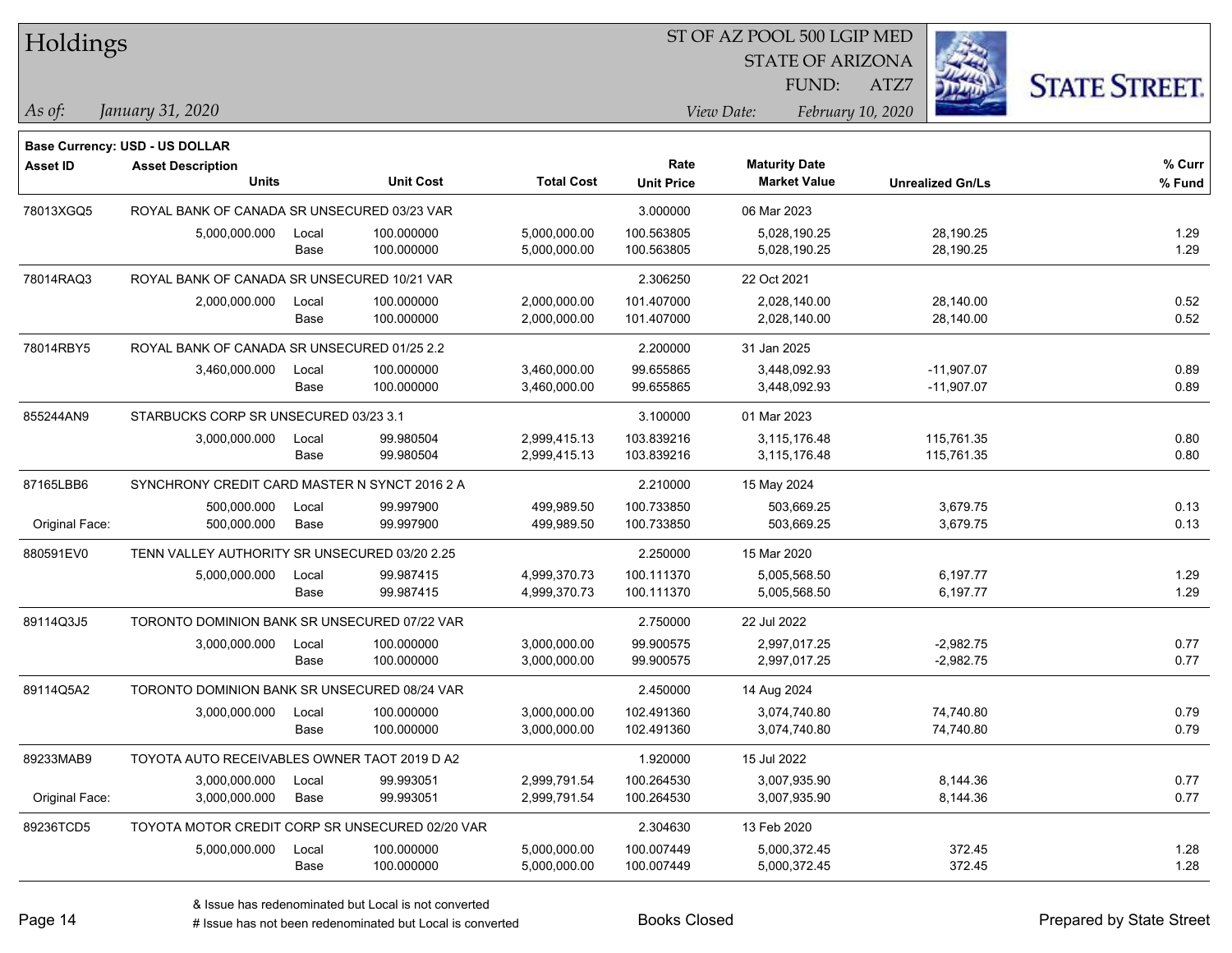| Holdings        |                                                            |       |                  |                   | ST OF AZ POOL 500 LGIP MED |                         |                         |                      |
|-----------------|------------------------------------------------------------|-------|------------------|-------------------|----------------------------|-------------------------|-------------------------|----------------------|
|                 |                                                            |       |                  |                   |                            | <b>STATE OF ARIZONA</b> |                         |                      |
|                 |                                                            |       |                  |                   |                            | FUND:                   | ATZ7                    | <b>STATE STREET.</b> |
| As of:          | January 31, 2020                                           |       |                  |                   |                            | View Date:              | February 10, 2020       |                      |
|                 |                                                            |       |                  |                   |                            |                         |                         |                      |
| <b>Asset ID</b> | Base Currency: USD - US DOLLAR<br><b>Asset Description</b> |       |                  |                   | Rate                       | <b>Maturity Date</b>    |                         | % Curr               |
|                 | <b>Units</b>                                               |       | <b>Unit Cost</b> | <b>Total Cost</b> | <b>Unit Price</b>          | <b>Market Value</b>     | <b>Unrealized Gn/Ls</b> | % Fund               |
| 89236TFX8       | TOYOTA MOTOR CREDIT CORP SR UNSECURED 04/22 2.65           |       |                  |                   | 2.650000                   | 12 Apr 2022             |                         |                      |
|                 | 2,000,000.000                                              | Local | 99.953957        | 1,999,079.14      | 102.220298                 | 2,044,405.96            | 45,326.82               | 0.52                 |
|                 |                                                            | Base  | 99.953957        | 1,999,079.14      | 102.220298                 | 2,044,405.96            | 45,326.82               | 0.52                 |
| 90331HNL3       | US BANK NA CINCINNATI SR UNSECURED 01/23 2.85              |       |                  |                   | 2.850000                   | 23 Jan 2023             |                         |                      |
|                 | 2,000,000.000                                              | Local | 100.273947       | 2,005,478.93      | 103.442106                 | 2,068,842.12            | 63,363.19               | 0.53                 |
|                 |                                                            | Base  | 100.273947       | 2,005,478.93      | 103.442106                 | 2,068,842.12            | 63,363.19               | 0.53                 |
| 90331HPG2       | US BANK NA CINCINNATI SR UNSECURED 12/22 VAR               |       |                  |                   | 2.285000                   | 09 Dec 2022             |                         |                      |
|                 | 5,000,000.000                                              | Local | 100.000000       | 5,000,000.00      | 100.314996                 | 5,015,749.80            | 15,749.80               | 1.29                 |
|                 |                                                            | Base  | 100.000000       | 5,000,000.00      | 100.314996                 | 5,015,749.80            | 15,749.80               | 1.29                 |
| 91159HHX1       | US BANCORP SR UNSECURED 07/24 2.4                          |       |                  |                   | 2.400000                   | 30 Jul 2024             |                         |                      |
|                 | 5,000,000.000                                              | Local | 99.912025        | 4,995,601.26      | 102.702606                 | 5,135,130.30            | 139,529.04              | 1.32                 |
|                 |                                                            | Base  | 99.912025        | 4,995,601.26      | 102.702606                 | 5,135,130.30            | 139,529.04              | 1.32                 |
| 9128282Q2       | US TREASURY N/B 08/20 1.5                                  |       |                  |                   | 1.500000                   | 15 Aug 2020             |                         |                      |
|                 | 2,000,000.000                                              | Local | 99.837844        | 1,996,756.87      | 99.953125                  | 1,999,062.50            | 2,305.63                | 0.51                 |
|                 |                                                            | Base  | 99.837844        | 1,996,756.87      | 99.953125                  | 1,999,062.50            | 2,305.63                | 0.51                 |
| 9128283B4       | US TREASURY FRN 10/19 VAR                                  |       |                  |                   | 1.684744                   | 31 Oct 2019             |                         |                      |
|                 | 0.000                                                      | Local | 0.000000         | $-0.03$           | 0.000000                   | 0.00                    | 0.03                    | 0.00                 |
|                 |                                                            | Base  | 0.000000         | $-0.03$           | 0.000000                   | 0.00                    | 0.03                    | 0.00                 |
| 9128284J6       | US TREASURY N/B 04/20 2.375                                |       |                  |                   | 2.375000                   | 30 Apr 2020             |                         |                      |
|                 | 2,000,000.000                                              | Local | 100.072588       | 2,001,451.75      | 100.167969                 | 2,003,359.38            | 1,907.63                | 0.51                 |
|                 |                                                            | Base  | 100.072588       | 2,001,451.75      | 100.167969                 | 2,003,359.38            | 1,907.63                | 0.51                 |
| 9128284Y3       | US TREASURY N/B 08/20 2.625                                |       |                  |                   | 2.625000                   | 31 Aug 2020             |                         |                      |
|                 | 1,000,000.000                                              | Local | 99.928391        | 999,283.91        | 100.585938                 | 1,005,859.38            | 6,575.47                | 0.26                 |
|                 |                                                            | Base  | 99.928391        | 999,283.91        | 100.585938                 | 1,005,859.38            | 6,575.47                | 0.26                 |
| 9128285X4       | US TREASURY N/B 01/21 2.5                                  |       |                  |                   | 2.500000                   | 31 Jan 2021             |                         |                      |
|                 | 2,000,000.000                                              | Local | 100.778309       | 2,015,566.18      | 100.964844                 | 2,019,296.88            | 3,730.70                | 0.52                 |
|                 |                                                            | Base  | 100.778309       | 2,015,566.18      | 100.964844                 | 2,019,296.88            | 3,730.70                | 0.52                 |
| 9128287G9       | US TREASURY FRN 07/21 VAR                                  |       |                  |                   | 1.755940                   | 31 Jul 2021             |                         |                      |
|                 | 2,000,000.000                                              | Local | 99.940120        | 1,998,802.40      | 100.148931                 | 2,002,978.62            | 4,176.22                | 0.51                 |
|                 |                                                            | Base  | 99.940120        | 1,998,802.40      | 100.148931                 | 2,002,978.62            | 4,176.22                | 0.51                 |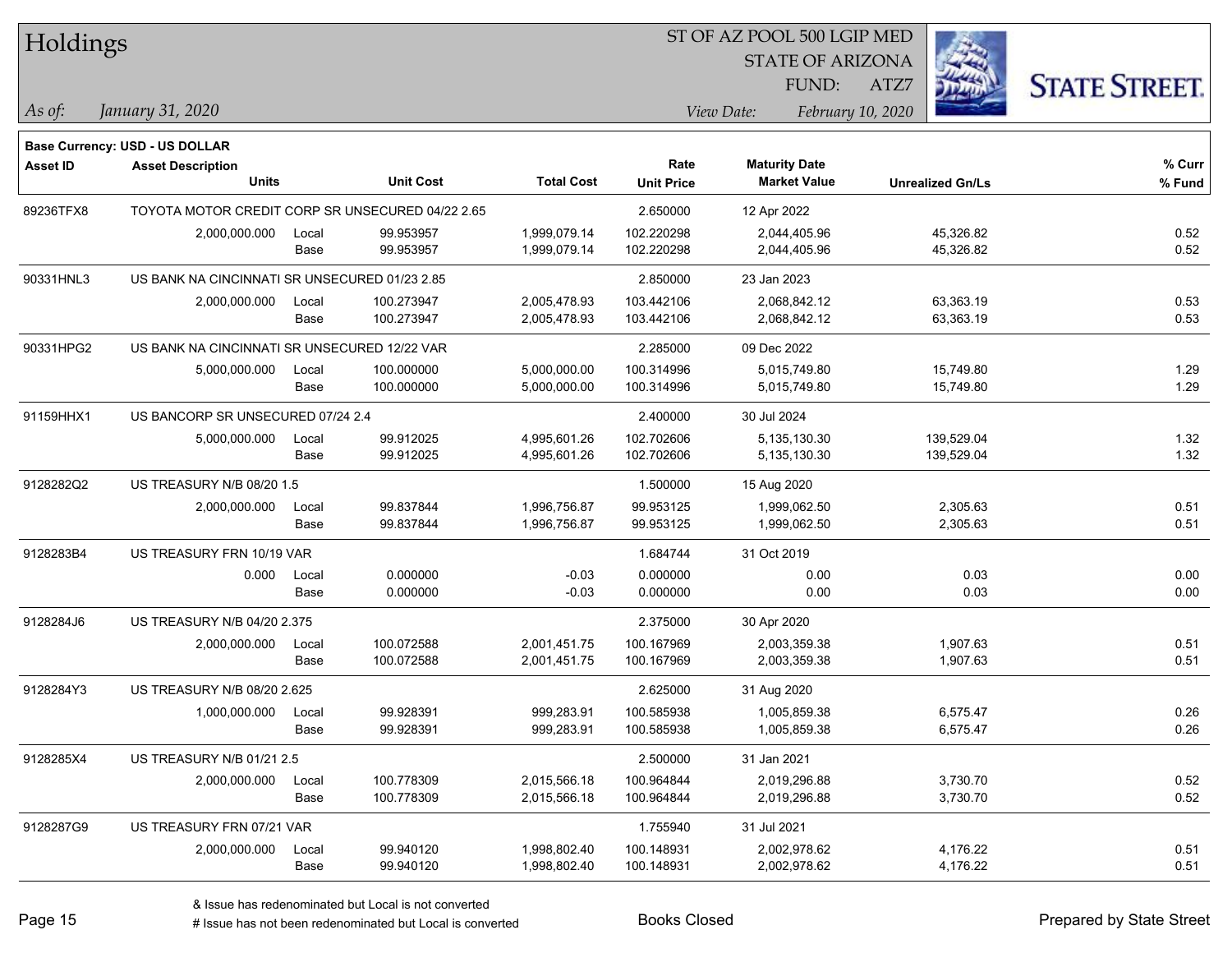| <b>Holdings</b> |  |
|-----------------|--|
|-----------------|--|

STATE OF ARIZONA

ATZ7



**Base Currency: USD - US DOLLAR**

| <b>Asset ID</b> | <b>Asset Description</b>                        |       |                  |                   | Rate              | <b>Maturity Date</b> |                         | % Curr |
|-----------------|-------------------------------------------------|-------|------------------|-------------------|-------------------|----------------------|-------------------------|--------|
|                 | Units                                           |       | <b>Unit Cost</b> | <b>Total Cost</b> | <b>Unit Price</b> | <b>Market Value</b>  | <b>Unrealized Gn/Ls</b> | % Fund |
| 912828XH8       | US TREASURY N/B 06/20 1.625                     |       |                  |                   | 1.625000          | 30 Jun 2020          |                         |        |
|                 | 2,000,000.000                                   | Local | 99.899493        | 1,997,989.85      | 100.015625        | 2,000,312.50         | 2,322.65                | 0.51   |
|                 |                                                 | Base  | 99.899493        | 1,997,989.85      | 100.015625        | 2,000,312.50         | 2,322.65                | 0.51   |
| 912828YN4       | US TREASURY FRN 10/21 VAR                       |       |                  |                   | 1.835940          | 31 Oct 2021          |                         |        |
|                 | 3,000,000.000                                   | Local | 100.041042       | 3,001,231.26      | 100.287922        | 3,008,637.66         | 7,406.40                | 0.77   |
|                 |                                                 | Base  | 100.041042       | 3,001,231.26      | 100.287922        | 3,008,637.66         | 7,406.40                | 0.77   |
| 91324PDH2       | UNITEDHEALTH GROUP INC SR UNSECURED 06/21 3.15  |       |                  |                   | 3.150000          | 15 Jun 2021          |                         |        |
|                 | 2,000,000.000                                   | Local | 99.975275        | 1,999,505.49      | 102.040235        | 2,040,804.70         | 41,299.21               | 0.52   |
|                 |                                                 | Base  | 99.975275        | 1,999,505.49      | 102.040235        | 2,040,804.70         | 41,299.21               | 0.52   |
| 91324PDR0       | UNITEDHEALTH GROUP INC SR UNSECURED 08/24 2.375 |       |                  |                   | 2.375000          | 15 Aug 2024          |                         |        |
|                 | 3,000,000.000                                   | Local | 99.977584        | 2,999,327.52      | 102.194381        | 3,065,831.43         | 66,503.91               | 0.79   |
|                 |                                                 | Base  | 99.977584        | 2,999,327.52      | 102.194381        | 3,065,831.43         | 66,503.91               | 0.79   |
| 92347YAA2       | VERIZON OWNER TRUST VZOT 2019 A A1A             |       |                  |                   | 2.930000          | 20 Sep 2023          |                         |        |
|                 | 2,000,000.000                                   | Local | 99.983935        | 1,999,678.69      | 102.160150        | 2,043,203.00         | 43,524.31               | 0.52   |
| Original Face:  | 2,000,000.000                                   | Base  | 99.983935        | 1,999,678.69      | 102.160150        | 2,043,203.00         | 43,524.31               | 0.52   |
| 92348TAA2       | VERIZON OWNER TRUST VZOT 2020 A A1A             |       |                  |                   | 1.850000          | 22 Jul 2024          |                         |        |
|                 | 2,000,000.000                                   | Local | 99.988312        | 1,999,766.23      | 99.988290         | 1,999,765.80         | $-0.43$                 | 0.51   |
| Original Face:  | 2,000,000.000                                   | Base  | 99.988312        | 1,999,766.23      | 99.988290         | 1,999,765.80         | $-0.43$                 | 0.51   |
| 92348XAA3       | VERIZON OWNER TRUST VZOT 2018 A A1A             |       |                  |                   | 3.230000          | 20 Apr 2023          |                         |        |
|                 | 1,000,000.000                                   | Local | 99.998892        | 999,988.92        | 101.986650        | 1,019,866.50         | 19,877.58               | 0.26   |
| Original Face:  | 1,000,000.000                                   | Base  | 99.998892        | 999,988.92        | 101.986650        | 1,019,866.50         | 19,877.58               | 0.26   |
| 931142EL3       | WALMART INC SR UNSECURED 07/24 2.85             |       |                  |                   | 2.850000          | 08 Jul 2024          |                         |        |
|                 | 2,000,000.000                                   | Local | 99.896207        | 1,997,924.14      | 105.016673        | 2,100,333.46         | 102,409.32              | 0.54   |
|                 |                                                 | Base  | 99.896207        | 1,997,924.14      | 105.016673        | 2,100,333.46         | 102,409.32              | 0.54   |
| 949746RS2       | WELLS FARGO + COMPANY SR UNSECURED 03/21 2.5    |       |                  |                   | 2.500000          | 04 Mar 2021          |                         |        |
|                 | 3,000,000.000                                   | Local | 99.994999        | 2,999,849.98      | 100.823232        | 3,024,696.96         | 24,846.98               | 0.78   |
|                 |                                                 | Base  | 99.994999        | 2,999,849.98      | 100.823232        | 3,024,696.96         | 24,846.98               | 0.78   |
| 949746SA0       | WELLS FARGO + COMPANY SR UNSECURED 07/21 2.1    |       |                  |                   | 2.100000          | 26 Jul 2021          |                         |        |
|                 | 1,000,000.000                                   | Local | 99.266158        | 992,661.58        | 100.490988        | 1,004,909.88         | 12,248.30               | 0.26   |
|                 |                                                 | Base  | 99.266158        | 992,661.58        | 100.490988        | 1,004,909.88         | 12,248.30               | 0.26   |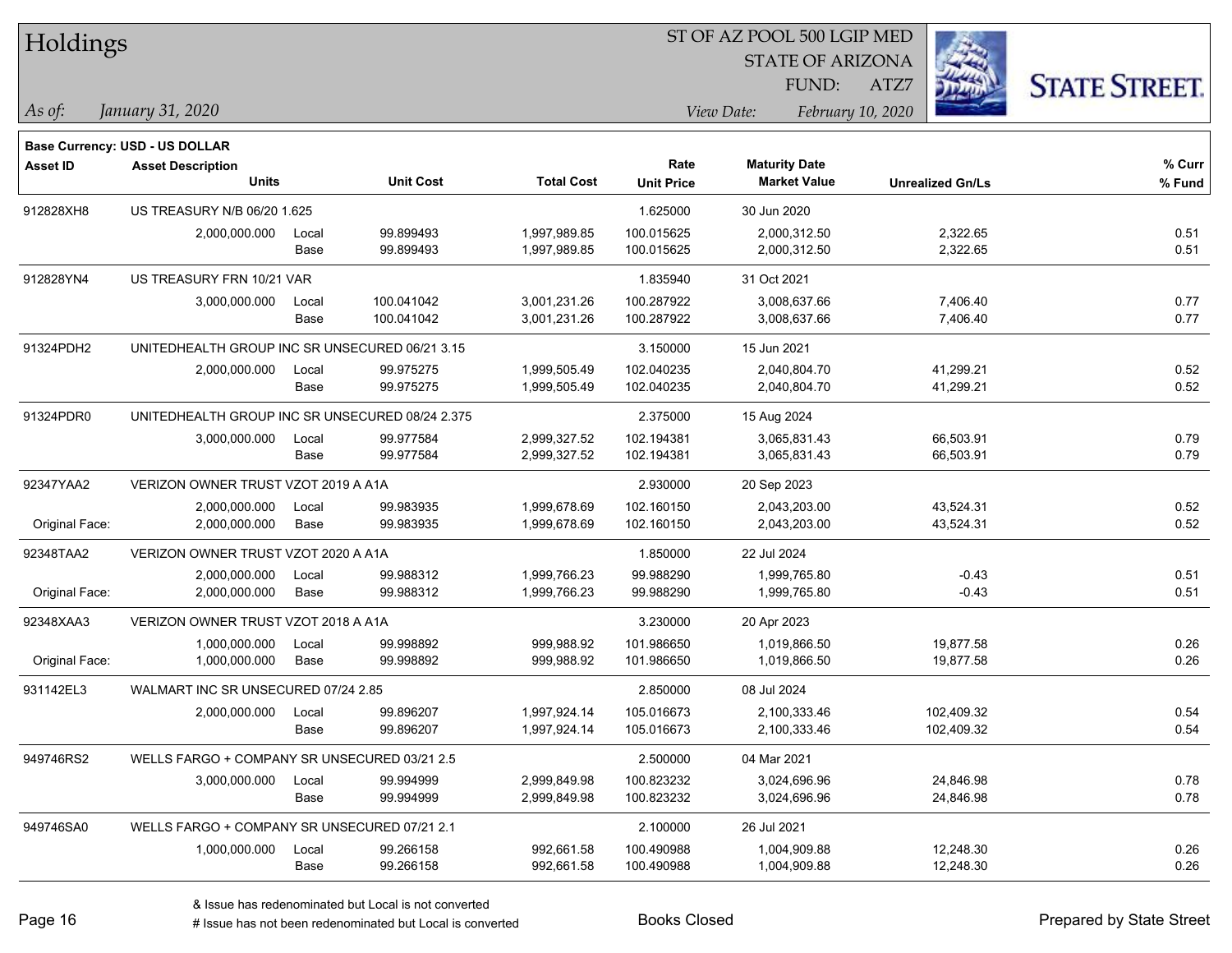| Holdings                  |                                              |       |                  |                   | ST OF AZ POOL 500 LGIP MED |                      |                     |                         |                         |                      |
|---------------------------|----------------------------------------------|-------|------------------|-------------------|----------------------------|----------------------|---------------------|-------------------------|-------------------------|----------------------|
|                           |                                              |       |                  |                   |                            |                      |                     | <b>STATE OF ARIZONA</b> |                         |                      |
|                           |                                              |       |                  |                   |                            |                      | FUND:               | ATZ7                    |                         | <b>STATE STREET.</b> |
| As of:                    | January 31, 2020                             |       |                  |                   |                            | View Date:           |                     | February 10, 2020       |                         |                      |
|                           | <b>Base Currency: USD - US DOLLAR</b>        |       |                  |                   |                            |                      |                     |                         |                         |                      |
| <b>Asset ID</b>           | <b>Asset Description</b>                     |       |                  |                   | Rate                       | <b>Maturity Date</b> |                     |                         |                         | % Curr               |
|                           | <b>Units</b>                                 |       | <b>Unit Cost</b> | <b>Total Cost</b> | <b>Unit Price</b>          |                      | <b>Market Value</b> |                         | <b>Unrealized Gn/Ls</b> | % Fund               |
| 949746SP7                 | WELLS FARGO + COMPANY SR UNSECURED 02/22 VAR |       |                  |                   | 2.830630                   | 11 Feb 2022          |                     |                         |                         |                      |
|                           | 3,000,000.000                                | Local | 100.000000       | 3,000,000.00      | 100.751639                 |                      | 3,022,549.17        |                         | 22,549.17               | 0.78                 |
|                           |                                              | Base  | 100.000000       | 3,000,000.00      | 100.751639                 | 3,022,549.17         |                     |                         | 22,549.17               | 0.78                 |
| 95001D4Q0                 | WELLS FARGO + COMPANY SR UNSECURED 02/23 VAR |       |                  |                   | 2.300000                   | 28 Feb 2023          |                     |                         |                         |                      |
|                           | 3,000,000.000                                | Local | 100.000000       | 3,000,000.00      | 99.911484                  |                      | 2,997,344.52        |                         | $-2,655.48$             | 0.77                 |
|                           |                                              | Base  | 100.000000       | 3,000,000.00      | 99.911484                  |                      | 2,997,344.52        |                         | $-2,655.48$             | 0.77                 |
| 961214DQ3                 | WESTPAC BANKING CORP SR UNSECURED 06/22 2.5  |       |                  |                   | 2.500000                   | 28 Jun 2022          |                     |                         |                         |                      |
|                           | 2,000,000.000                                | Local | 99.921624        | 1,998,432.48      | 101.684032                 | 2,033,680.64         |                     |                         | 35,248.16               | 0.52                 |
|                           |                                              | Base  | 99.921624        | 1,998,432.48      | 101.684032                 | 2,033,680.64         |                     |                         | 35,248.16               | 0.52                 |
| <b>US DOLLAR Total</b>    |                                              |       |                  |                   |                            |                      |                     |                         |                         |                      |
|                           | 317,239,753.930                              | Local |                  | 317,883,971.84    |                            | 320,452,729.69       |                     |                         | 2,568,757.85            | 82.28                |
| Original Face:            | 196,711,032.000                              | Base  |                  | 317,883,971.84    |                            | 320,452,729.69       |                     |                         | 2,568,757.85            | 82.28                |
| <b>FIXED INCOME Total</b> |                                              |       |                  |                   |                            |                      |                     |                         |                         |                      |
|                           | 317,239,753.930                              | Base  |                  | 317,883,971.84    |                            | 320,452,729.69       |                     |                         | 2,568,757.85            | 82.28                |
| Original Face:            | 196,711,032.000                              |       |                  |                   |                            |                      |                     |                         |                         |                      |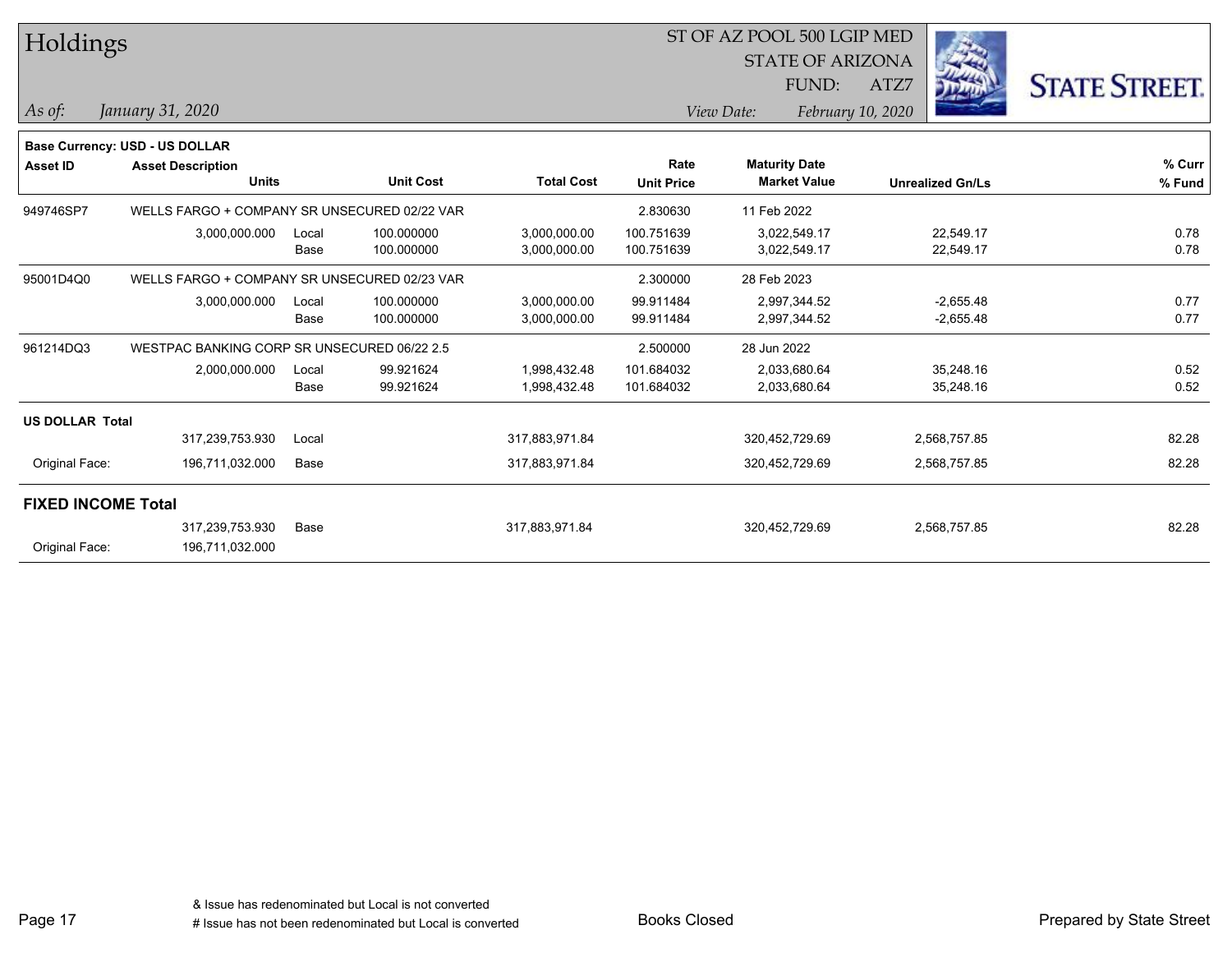| Holdings          |                                          |      |                  | ST OF AZ POOL 500 LGIP MED<br><b>STATE OF ARIZONA</b><br>ATZ7<br>FUND: |                           |            |                                             | <b>STATE STREET.</b> |                         |                  |
|-------------------|------------------------------------------|------|------------------|------------------------------------------------------------------------|---------------------------|------------|---------------------------------------------|----------------------|-------------------------|------------------|
| $\vert$ As of:    | January 31, 2020                         |      |                  |                                                                        |                           | View Date: |                                             | February 10, 2020    |                         |                  |
|                   | <b>Base Currency: USD - US DOLLAR</b>    |      |                  |                                                                        |                           |            |                                             |                      |                         |                  |
| Asset ID          | <b>Asset Description</b><br><b>Units</b> |      | <b>Unit Cost</b> | <b>Total Cost</b>                                                      | Rate<br><b>Unit Price</b> |            | <b>Maturity Date</b><br><b>Market Value</b> |                      | <b>Unrealized Gn/Ls</b> | % Curr<br>% Fund |
| <b>FUND Total</b> |                                          |      |                  |                                                                        |                           |            |                                             |                      |                         |                  |
| Original Face:    | 386,375,080.030<br>196,711,032.000       | Base |                  | 386,882,790.23                                                         |                           |            | 389.459.018.72                              |                      | 2.576.228.49            | 100.00           |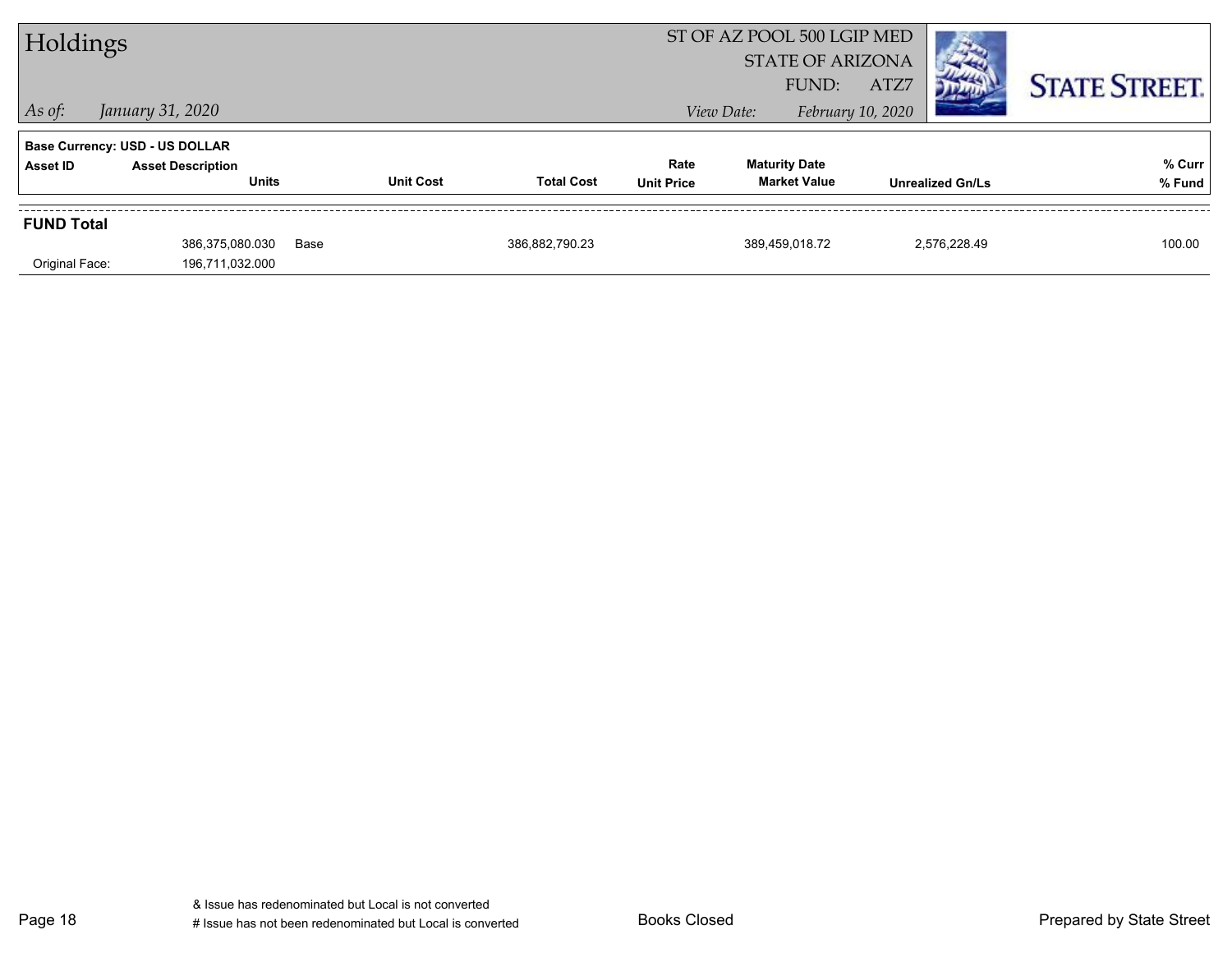# Holdings

### Currency Summary

*As of: January 31, 2020*

## ST OF AZ POOL 500 LGIP MED

 STATE OF ARIZONAFUND:

ATZ7



*View Date:February 10, 2020*

#### **Base Currency:USD - US DOLLAR**

|                        |                 |       |                   |                     | % Currency |                         |                          |                           |
|------------------------|-----------------|-------|-------------------|---------------------|------------|-------------------------|--------------------------|---------------------------|
|                        | <b>Units</b>    |       | <b>Total Cost</b> | <b>Market Value</b> | % Fund     | <b>Unreal Sec Gn/Ls</b> | <b>Unreal Curr Gn/Ls</b> | <b>Total Unreal Gn/Ls</b> |
| <b>US DOLLAR</b>       |                 |       |                   |                     |            |                         | Exchange Rate:           | 1.000000                  |
| <b>CASH</b>            |                 |       |                   |                     |            |                         |                          |                           |
|                        | 455,326.100     | Local | 455,326.10        | 455,326.10          | 0.12       | 0.00                    |                          | 0.00                      |
|                        |                 | Base  | 455,326.10        | 455,326.10          | 0.12       | 0.00                    | 0.00                     | 0.00                      |
| <b>CASH EQUIVALENT</b> |                 |       |                   |                     |            |                         |                          |                           |
|                        | 68,680,000.000  | Local | 68,543,492.29     | 68,550,962.93       | 17.60      | 7,470.64                |                          | 7,470.64                  |
|                        |                 | Base  | 68,543,492.29     | 68,550,962.93       | 17.60      | 7,470.64                | 0.00                     | 7,470.64                  |
| <b>FIXED INCOME</b>    |                 |       |                   |                     |            |                         |                          |                           |
|                        | 317,239,753.930 | Local | 317,883,971.84    | 320,452,729.69      | 82.28      | 2,568,757.85            |                          | 2,568,757.85              |
| Original Face:         | 196,711,032.000 | Base  | 317,883,971.84    | 320,452,729.69      | 82.28      | 2,568,757.85            | 0.00                     | 2,568,757.85              |
| <b>US DOLLAR Total</b> |                 |       |                   |                     |            |                         |                          |                           |
|                        | 386,375,080.030 | Local | 386,882,790.23    | 389,459,018.72      | 100.00     | 2,576,228.49            |                          | 2,576,228.49              |
| Original Face:         | 196,711,032.000 | Base  | 386,882,790.23    | 389,459,018.72      | 100.00     | 2,576,228.49            | 0.00                     | 2,576,228.49              |
| <b>FUND Total</b>      |                 |       |                   |                     |            |                         |                          |                           |
|                        | 386,375,080.030 | Base  | 386,882,790.23    | 389,459,018.72      | 100.00     | 2,576,228.49            | 0.00                     | 2,576,228.49              |
| Original Face:         | 196,711,032.000 |       |                   |                     |            |                         |                          |                           |
|                        |                 |       |                   |                     |            |                         |                          |                           |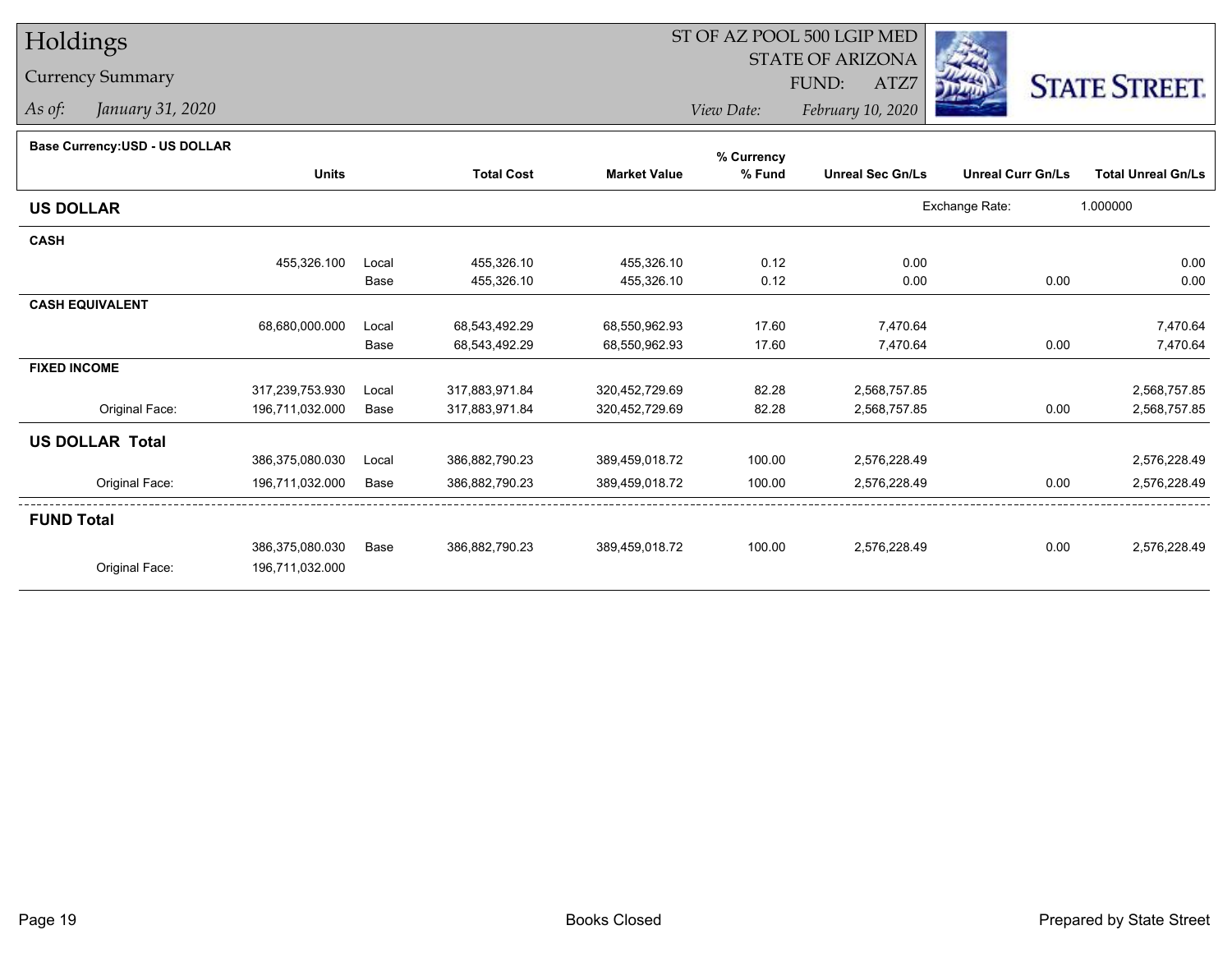| Holdings             |                                |                   |                     | ST OF AZ POOL 500 LGIP MED |                         |                          |                           |  |
|----------------------|--------------------------------|-------------------|---------------------|----------------------------|-------------------------|--------------------------|---------------------------|--|
|                      |                                |                   |                     |                            | <b>STATE OF ARIZONA</b> |                          |                           |  |
| <b>Asset Summary</b> |                                |                   |                     |                            | FUND:<br>ATZ7           |                          | <b>STATE STREET.</b>      |  |
| As of:               | January 31, 2020               |                   |                     | View Date:                 | February 10, 2020       |                          |                           |  |
|                      | Base Currency: USD - US DOLLAR |                   |                     |                            |                         |                          |                           |  |
|                      | <b>Units</b>                   | <b>Total Cost</b> | <b>Market Value</b> | % Fund                     | <b>Unreal Sec Gn/Ls</b> | <b>Unreal Curr Gn/Ls</b> | <b>Total Unreal Gn/Ls</b> |  |
| <b>CASH</b>          |                                |                   |                     |                            |                         |                          |                           |  |
| US DOLLAR            |                                |                   |                     |                            |                         |                          |                           |  |
|                      | 455,326.100                    | 455,326.10        | 455,326.10          | 0.12                       | 0.00                    | 0.00                     | 0.00                      |  |
| <b>CASH Total</b>    |                                |                   |                     |                            |                         |                          |                           |  |
|                      | 455,326.100                    | 455,326.10        | 455,326.10          | 0.12                       | 0.00                    | 0.00                     | 0.00                      |  |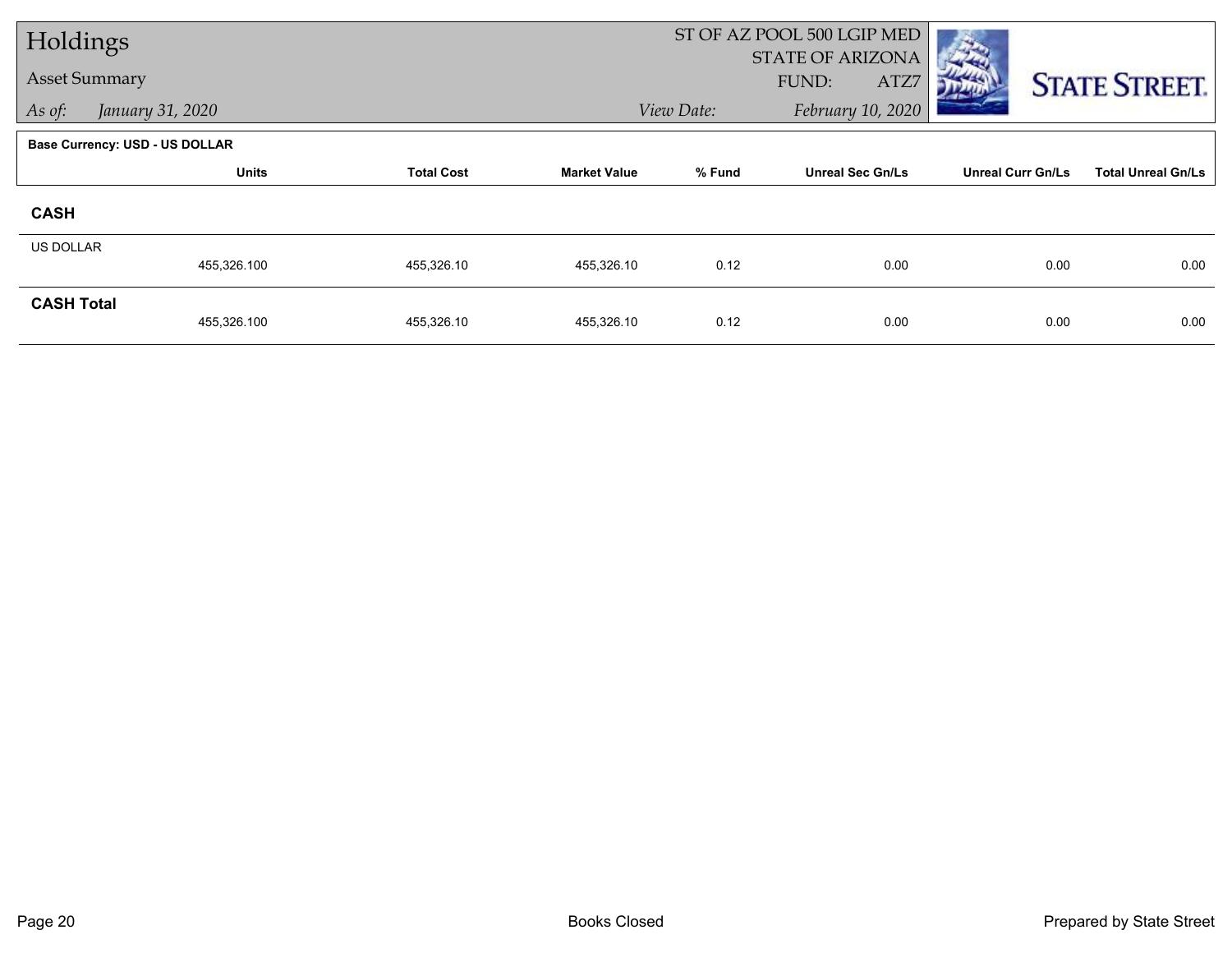| Holdings         |                                       |                   |                     |            | ST OF AZ POOL 500 LGIP MED |                          |                           |  |
|------------------|---------------------------------------|-------------------|---------------------|------------|----------------------------|--------------------------|---------------------------|--|
|                  |                                       |                   |                     |            | <b>STATE OF ARIZONA</b>    |                          |                           |  |
|                  | <b>Asset Summary</b>                  |                   |                     |            | FUND:<br>ATZ7              |                          | <b>STATE STREET.</b>      |  |
| As of:           | January 31, 2020                      |                   |                     | View Date: | February 10, 2020          |                          |                           |  |
|                  | <b>Base Currency: USD - US DOLLAR</b> |                   |                     |            |                            |                          |                           |  |
|                  | <b>Units</b>                          | <b>Total Cost</b> | <b>Market Value</b> | % Fund     | <b>Unreal Sec Gn/Ls</b>    | <b>Unreal Curr Gn/Ls</b> | <b>Total Unreal Gn/Ls</b> |  |
|                  | <b>CASH EQUIVALENT</b>                |                   |                     |            |                            |                          |                           |  |
| <b>US DOLLAR</b> |                                       |                   |                     |            |                            |                          |                           |  |
|                  | 68,680,000.000                        | 68,543,492.29     | 68,550,962.93       | 17.60      | 7,470.64                   | 0.00                     | 7,470.64                  |  |
|                  | <b>CASH EQUIVALENT Total</b>          |                   |                     |            |                            |                          |                           |  |
|                  | 68,680,000.000                        | 68,543,492.29     | 68,550,962.93       | 17.60      | 7,470.64                   | 0.00                     | 7,470.64                  |  |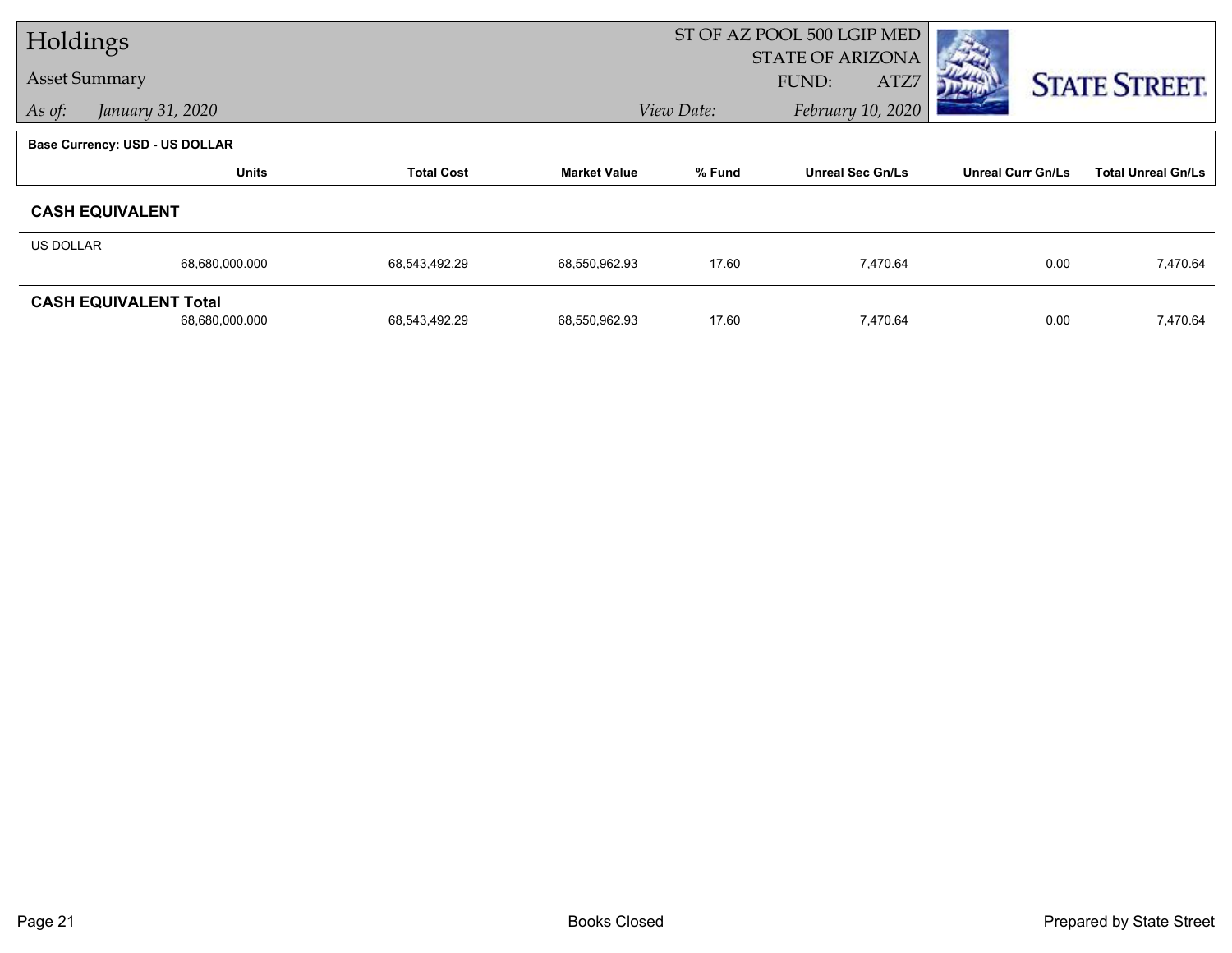| Holdings             |                                       |                   |                     |            | ST OF AZ POOL 500 LGIP MED               |                          |                           |  |
|----------------------|---------------------------------------|-------------------|---------------------|------------|------------------------------------------|--------------------------|---------------------------|--|
| <b>Asset Summary</b> |                                       |                   |                     |            | <b>STATE OF ARIZONA</b><br>FUND:<br>ATZ7 |                          |                           |  |
| As of:               | January 31, 2020                      |                   |                     | View Date: | February 10, 2020                        |                          | <b>STATE STREET.</b>      |  |
|                      | <b>Base Currency: USD - US DOLLAR</b> |                   |                     |            |                                          |                          |                           |  |
|                      | <b>Units</b>                          | <b>Total Cost</b> | <b>Market Value</b> | % Fund     | <b>Unreal Sec Gn/Ls</b>                  | <b>Unreal Curr Gn/Ls</b> | <b>Total Unreal Gn/Ls</b> |  |
|                      | <b>FIXED INCOME</b>                   |                   |                     |            |                                          |                          |                           |  |
| <b>US DOLLAR</b>     |                                       |                   |                     |            |                                          |                          |                           |  |
|                      | 317,239,753.930                       | 317,883,971.84    | 320,452,729.69      | 82.28      | 2,568,757.85                             | 0.00                     | 2,568,757.85              |  |
|                      | <b>FIXED INCOME Total</b>             |                   |                     |            |                                          |                          |                           |  |
|                      | 317,239,753.930                       | 317,883,971.84    | 320,452,729.69      | 82.28      | 2,568,757.85                             | 0.00                     | 2,568,757.85              |  |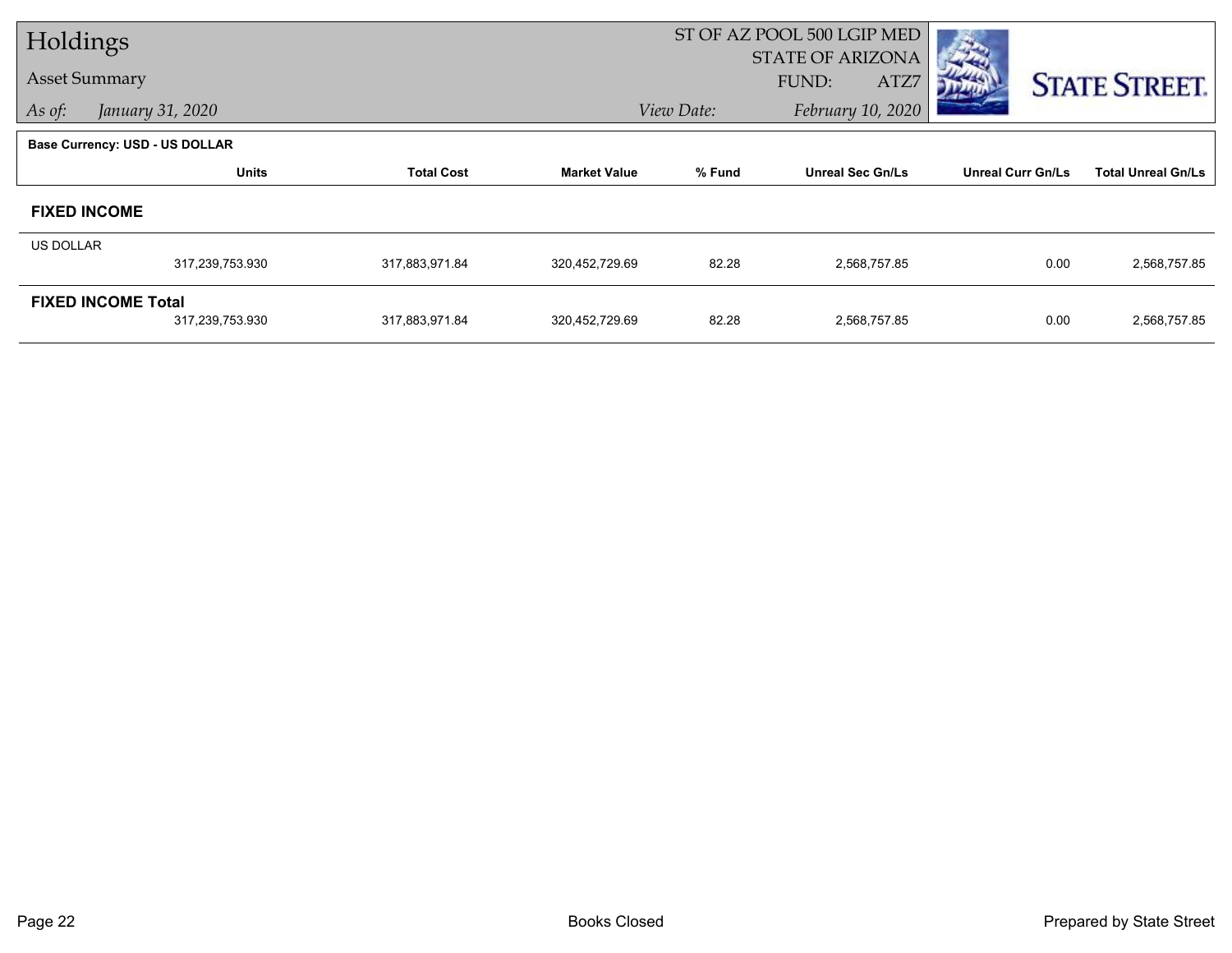| Holdings          |                                       |                   |                     |            | ST OF AZ POOL 500 LGIP MED               |                          |                           |
|-------------------|---------------------------------------|-------------------|---------------------|------------|------------------------------------------|--------------------------|---------------------------|
|                   | <b>Asset Summary</b>                  |                   |                     |            | <b>STATE OF ARIZONA</b><br>ATZ7<br>FUND: |                          | <b>STATE STREET.</b>      |
| As of:            | January 31, 2020                      |                   |                     | View Date: | February 10, 2020                        |                          |                           |
|                   | <b>Base Currency: USD - US DOLLAR</b> |                   |                     |            |                                          |                          |                           |
|                   | <b>Units</b>                          | <b>Total Cost</b> | <b>Market Value</b> | % Fund     | <b>Unreal Sec Gn/Ls</b>                  | <b>Unreal Curr Gn/Ls</b> | <b>Total Unreal Gn/Ls</b> |
| <b>FUND Total</b> |                                       |                   |                     |            |                                          |                          |                           |
|                   | 386,375,080.030                       | 386,882,790.23    | 389.459.018.72      | 100.00     | 2.576.228.49                             | 0.00                     | 2.576.228.49              |